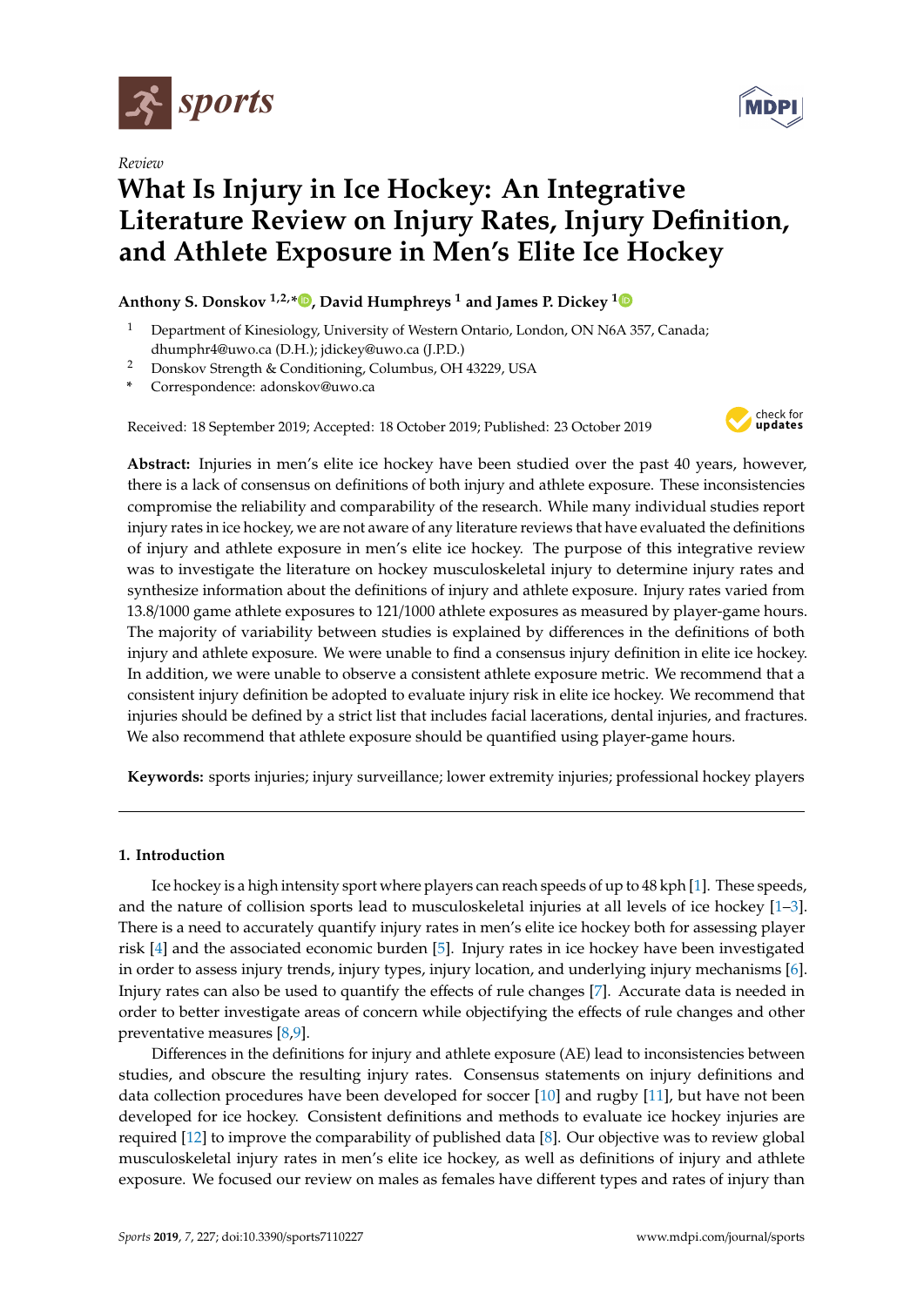males [\[13\]](#page-21-11). We focused on elite players aged 16 years and older playing junior hockey (United States Hockey League, North American Hockey League, Canadian Hockey League), US and Canadian College Hockey (NCAA Div. 1 and Div. III, Canadian Inter-University Sport), international or minor professional and professional hockey (Finnish Elite League, Swedish Elite League, Japanese Elite League, International Ice Hockey and the National Hockey League) as this cohort has not been as extensively studied as other levels such as high school and youth hockey [\[14](#page-21-12)[,15\]](#page-21-13). In addition, the economic burden of injury at this level is high. During two seasons in the National Hockey League (NHL), injuries represented a total salary cost of US \$218 million per year. While salary losses represent

#### **2. Materials and Methods**

We conducted an integrative literature review [\[16\]](#page-21-14) to evaluate musculoskeletal injury rates, injury definition and athlete exposure measurement in elite ice hockey. We formulated three research questions a priori to focus our review: What is the rate of musculoskeletal injuries in men's elite ice hockey? In elite ice hockey, what injury definition is best suited to enable direct comparisons among research studies? Finally, in elite ice hockey, what measure of athlete exposure is best suited to achieve consistent and comparable injury rates?

a significant financial burden, it is hoped that improved injury surveillance will reduce these costs.

#### *Literature Search*

A PubMed search strategy was created with the assistance of a University research librarian. PubMed was chosen as a search engine as it is the optimal tool in life sciences and biomedicine [\[17\]](#page-21-15). The search strategy used the key words: hockey AND (injury OR injuries) AND (NHL OR national OR international OR world OR competitive OR professional OR elite OR high caliber OR high caliber OR collegiate OR university OR intercollegiate OR NCAA OR "National Collegiate Athletic Association"). In addition, the same search strategy was performed on SPORTDiscus. The PubMed and SPORTDiscus records of these references were pooled and screened based on established inclusion and exclusion criteria (Table [1\)](#page-2-0). Articles that were not relevant to our research questions were excluded. The references in the remaining papers were reviewed to identify additional relevant articles. All studies were reviewed by both authors for their relevance to the three research questions.

Original, peer-reviewed, English language research articles evaluating the injury rates in elite ice hockey were included. Articles were excluded if they were editorials, abstracts, books or excerpts from conference proceedings. Articles were excluded if they did not contain one of the following variables: injury definition, injury rate, athlete exposure, injury mechanism or injury location. Unpublished data was not reviewed.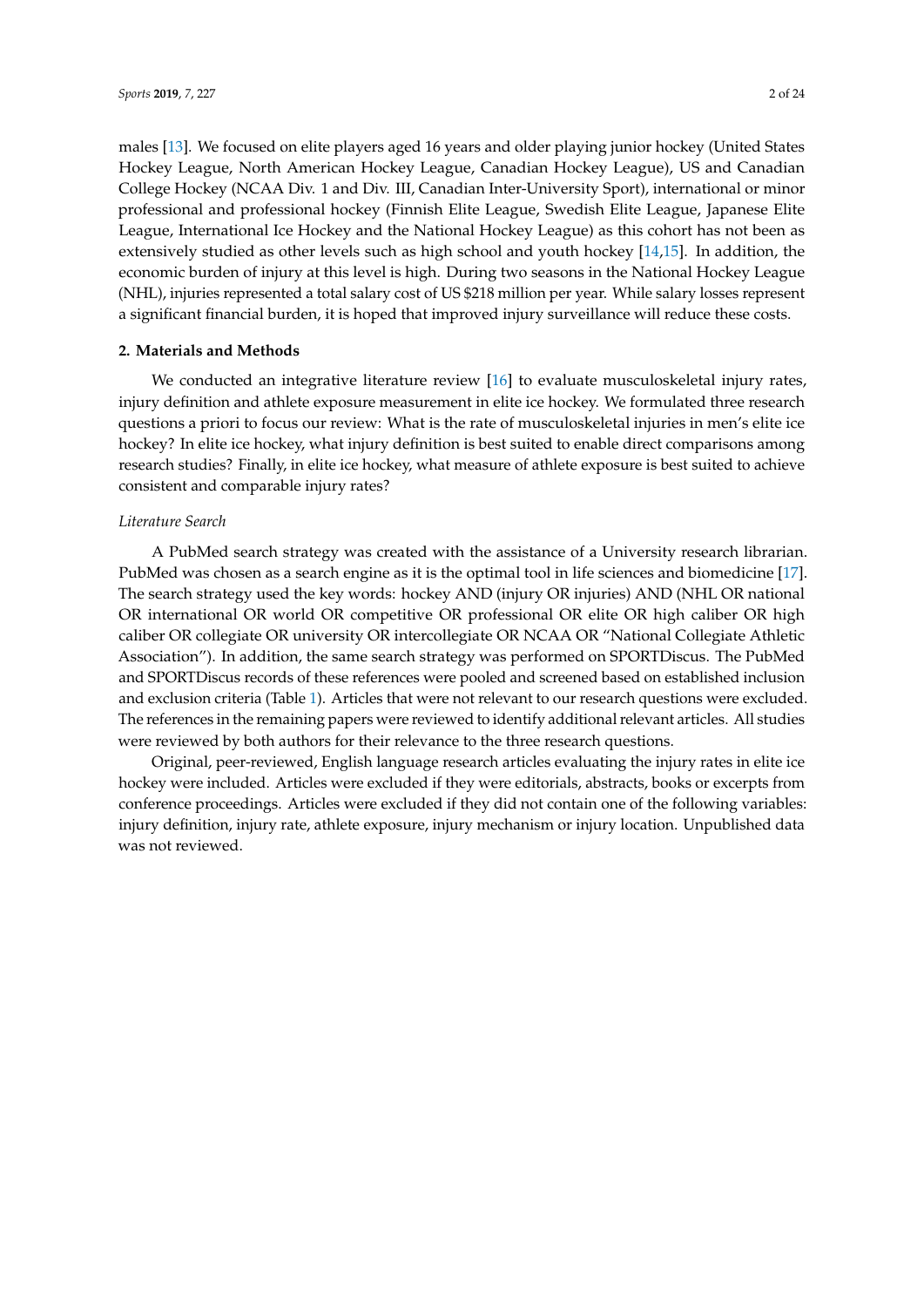<span id="page-2-0"></span>

| Factor                  | <b>Inclusion Criteria</b>                                                                                                   | <b>Exclusion Criteria</b>                                                                                          | <b>Rationale for This Criterion</b>                                                                                                                                                                                                                                                                                                                                                        |
|-------------------------|-----------------------------------------------------------------------------------------------------------------------------|--------------------------------------------------------------------------------------------------------------------|--------------------------------------------------------------------------------------------------------------------------------------------------------------------------------------------------------------------------------------------------------------------------------------------------------------------------------------------------------------------------------------------|
| Publication Type        | Peer-reviewed original research articles<br>only                                                                            | Review papers, non-peer reviewed<br>articles, editorials, abstracts, book<br>chapters and conference proceedings   | For practical reasons, it was deemed to exclusively review<br>primary research articles, rather than non-peer reviewed or<br>abbreviated sources.                                                                                                                                                                                                                                          |
| Language                | English language                                                                                                            | Non-English                                                                                                        | For practical reasons, it was deemed acceptable to only<br>include studies published in English.                                                                                                                                                                                                                                                                                           |
| <b>Publication Date</b> | November 1976 to April 2019                                                                                                 | Publications prior to January 1975                                                                                 | The characteristics of ice hockey injury reporting may<br>change over time due to rule changes, technological<br>advancements and education. Literature was captured<br>backdated to 1988 to capture these potential developments.                                                                                                                                                         |
| <b>Study Design</b>     | Multi-center studies, randomized control<br>trials, cohort studies, case-controlled<br>studies and cross-sectional studies. | Case studies                                                                                                       | Study design was chosen to ensure reasonable empirical<br>support, and high methodological rigor in defining injury<br>and injury rates amongst competitive hockey players.                                                                                                                                                                                                                |
| Gender and Age          | Men athletes aged $> 16$ -years<br>participating in a competitive<br>league/team                                            | Women only studies or men ages $< 16$ ,<br>age unspecified involved in youth sport                                 | The primary outcome of interest was injury definition and<br>injury rate calculation in competitive ice hockey played by<br>men. Studies that compared rates between males and<br>females and have separate data for both genders were also<br>included for baseline comparisons.<br>Men athletes aged > 16 were considered appropriate. This<br>age demographic represents elite players. |
| Playing Level           | Competitive participation                                                                                                   | Recreational sport/training                                                                                        | The primary outcomes of interest are injury definition,<br>injury rates, mechanism and anatomical location sustained<br>during competitive ice hockey.                                                                                                                                                                                                                                     |
| Sport                   | Injuries must be sustained during ice<br>hockey games and practices                                                         | Any sport other than ice hockey                                                                                    | Sports included other than ice hockey may result in<br>definitions, and injury rates that are too broad.                                                                                                                                                                                                                                                                                   |
| Types of Injury         | Injuries to the musculoskeletal system,<br>including strains, sprains, breaks                                               | Concussions, spinal injuries, head/face,<br>lacerations                                                            | The primary outcomes of interest are soft tissue injuries of<br>the upper and lower extremity during competitive ice<br>hockey                                                                                                                                                                                                                                                             |
| <b>Outcome Measures</b> | Injury definition, injury rates, athlete<br>exposure, mechanisms, anatomical<br>location                                    | Outcomes other than injury definition,<br>injury rate, and athlete exposure,<br>mechanisms and anatomical location | The primary outcomes of interest are injury definition,<br>injury rates, mechanisms and anatomical location.                                                                                                                                                                                                                                                                               |

### **Table 1.** Inclusion/exclusion criteria for literature search.

All studies were reviewed by both authors. The study methodology, and outcome measures were extracted.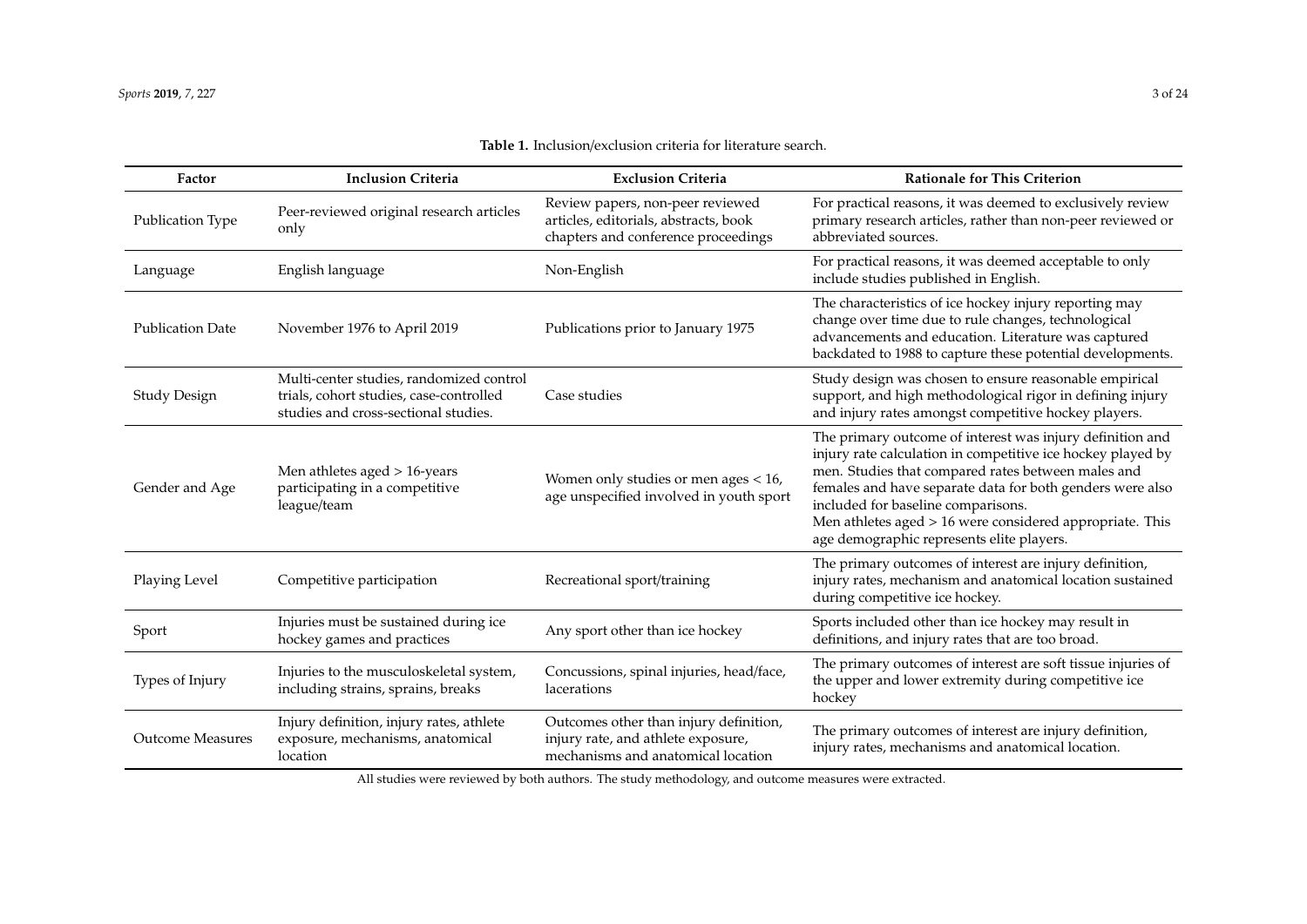### **3. Results 3. Results**

The PubMed and SPORTDiscus search identified 2463 references. An additional 3 pertinent The PubMed and SPORTDiscus search identified 2463 references. An additional 3 pertinent articles were identified from the references for these articles. A total of 2212 articles were vetted after articles were identified from the references for these articles. A total of 2212 articles were vetted after 254 duplicate articles were removed. Two-thousand, one-hundred and eighty-four of these articles 254 duplicate articles were removed. Two-thousand, one-hundred and eighty-four of these articles were excluded as they were not relevant to any of our three research questions. No relevant articles were excluded as they were not relevant to any of our three research questions. No relevant articles were published prior to 1975. Accordingly, a total of 28 articles were included (Figure 1). were published prior to 1975. Accordingly, a total of 28 articles were included (Figu[re](#page-3-0) 1).

<span id="page-3-0"></span>

**Figure 1.** Flowchart describing the process for selecting relevant studies. The top row represents the **Figure 1.** Flowchart describing the process for selecting relevant studies. The top row represents the identification process. The second and third rows represent the screening process. The fourth row identification process. The second and third rows represent the screening process. The fourth row represents the eligibility of the articles assessed and the last row identifies the articles included. represents the eligibility of the articles assessed and the last row identifies the articles included.

#### *3.1. Rate of Musculoskeletal Injuries in Men's Elite Ice Hockey (Question #1) 3.1. Rate of Musculoskeletal Injuries in Men's Elite Ice Hockey (Question #1)*

Injury rates in competitive ice hockey range from 13.8 to 121/1000 player-game hours, depending on factors such as the league of play and exposure estimate. Professional players in Europe and North America experience musculoskeletal injury rates between 49 to 80/1000 AE as measured in player-game hours  $[4,18]$  $[4,18]$  while the collegiate hockey players in Canada and the United States experience lower rates (13.8 to 19.95/1000 AE) as measured in player games [\[19,](#page-21-17)[20\]](#page-21-18). The highest injury rates are experienced at the junior level (39.8 to 121/1000 player-game hours) [\[21](#page-21-19)[,22\]](#page-22-0). The majority of these musculoskeletal  $\frac{1}{2}$  player at the junior level (39.88 to 121.8 to 121.8 to 121.900 players)  $\frac{1}{2}$  for the hockey puck [18,20.23.24] musculoskeletal intervalse are attributed to collision with other players, the hockey puckers, the hockey puckers, the hockey puckers, the hockey puckers, the hockey puckers, the hockey puckers, the hockey puckers, the ho Injury rate data, and study design characteristics are presented for each of the 28 studies in Table [2.](#page-4-0) injuries are attributed to collision with other players, the boards or the hockey puck [\[18](#page-21-16)[,20](#page-21-18)[,23](#page-22-1)[,24\]](#page-22-2).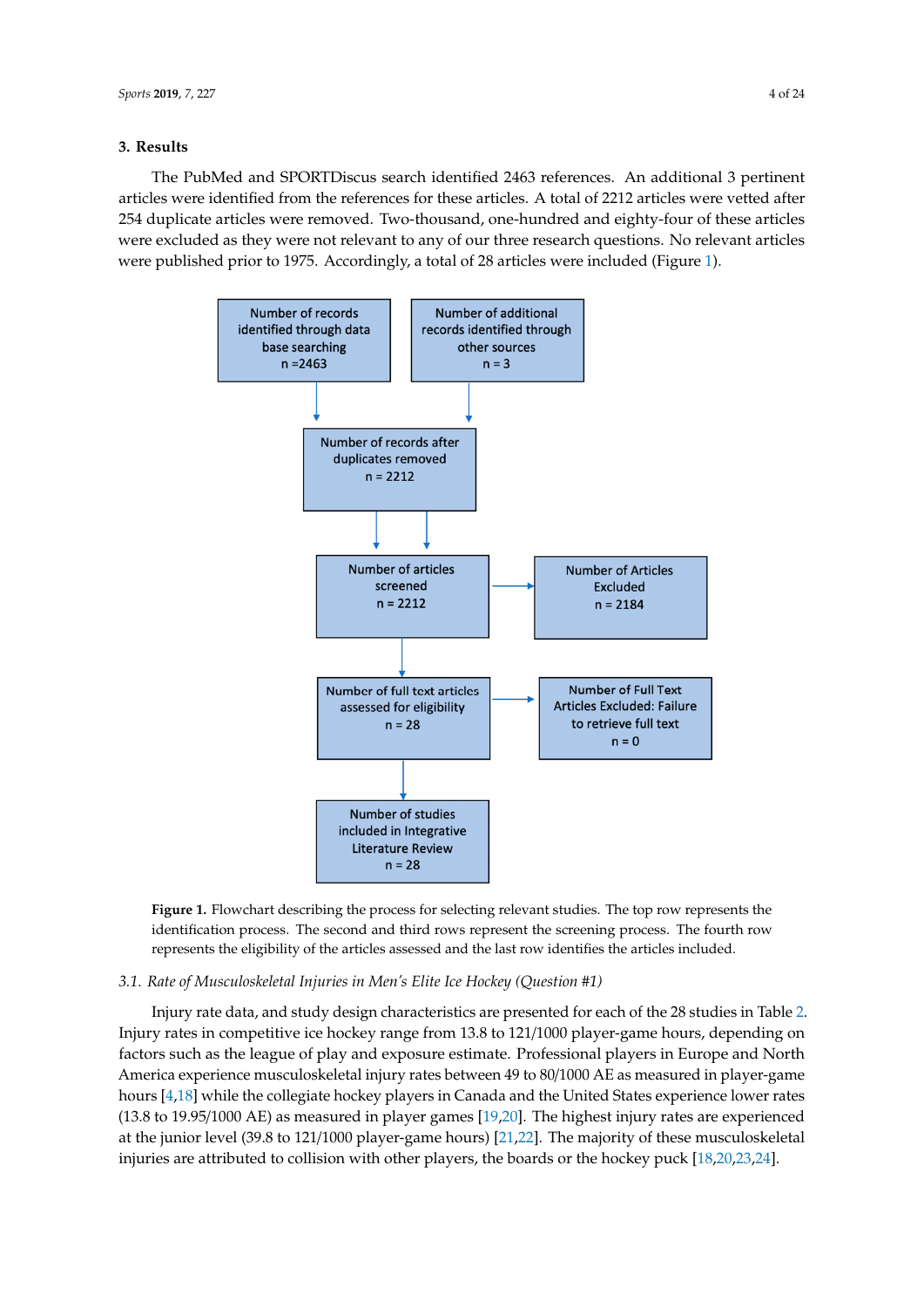<span id="page-4-0"></span>

| <b>Authors</b>                | Year | Demographic                   | <b>Injury Definition</b>                                                                                                                                               | <b>Type</b>                        | <b>Injury Rate</b>                                                                                 | Mechanism of<br>Injury                         | <b>Injury Type</b>                                                  | <b>Injury Rate</b><br>Computation          |
|-------------------------------|------|-------------------------------|------------------------------------------------------------------------------------------------------------------------------------------------------------------------|------------------------------------|----------------------------------------------------------------------------------------------------|------------------------------------------------|---------------------------------------------------------------------|--------------------------------------------|
| Hayes [25]                    | 1975 | Intercollegiate<br>Ice hockey | "An event requiring<br>some attention by the<br>team trainer or physician<br>or both."                                                                                 | Medical<br>Attention               | 1.14 injuries per<br>game (Canada)<br>1.28 injuries per<br>game (USA)                              | Collision                                      | Head and face, knee,<br>shoulders                                   | Total<br>injuries/Total<br>number of games |
| Sutherland<br>[26]            | 1976 | Youth-Pro                     | The injuries were<br>classified according to the<br>standard nomenclature of<br>athletic injuries as<br>recommended by the<br>American Medical<br>Association          | N/A                                | Pro Group:<br>143/1000 AE<br>(practice and<br>games)                                               | N/A                                            | Scalp and face 60.8%,<br>Groin 9.1%,<br>knee 7.8%,<br>shoulder 5.9% | N/A                                        |
| Hayes<br>$[27]$               | 1978 | Youth-Pro                     | "Any change in the<br>normal, healthy state of<br>the individual that<br>requires medical<br>attention and disables a<br>player either temporarily<br>or permanently." | Medical<br>Attention               | University:<br>$1.17/G$ ame<br>Professional:<br>1.15/Game                                          | Stick and puck<br>contact                      | Contusions and<br>lacerations                                       | Total<br>injuries/Total<br>number of games |
| Rielly<br>$[28]$              | 1982 | College Hockey                | "A reportable injury was<br>defined as being one that<br>required definitive<br>physical evaluation and<br>medical treatment."                                         | Medical<br>Attention<br>Definition | 1/12.7 h of play **                                                                                | Player contact<br>(43.3%), puck<br>contact 27% | Face, hips, shoulders                                               | N/A                                        |
| Meeuwisse<br>et al.<br>$[29]$ | 1988 | Canadian<br>University        | Injury was defined as any<br>disability arising either in<br>practice or competition<br>that required physical<br>attention.                                           | Medical<br>Attention<br>Definition | As calculated by<br>percentage.<br>Hockey had the<br>greatest<br>percentage of<br>players injured. | N/A                                            | Knee, ribs, low back                                                | N/A                                        |

**Table 2.** Summary of papers evaluating injury definition, injury rate, athlete exposure and injury mechanism in men's elite ice hockey.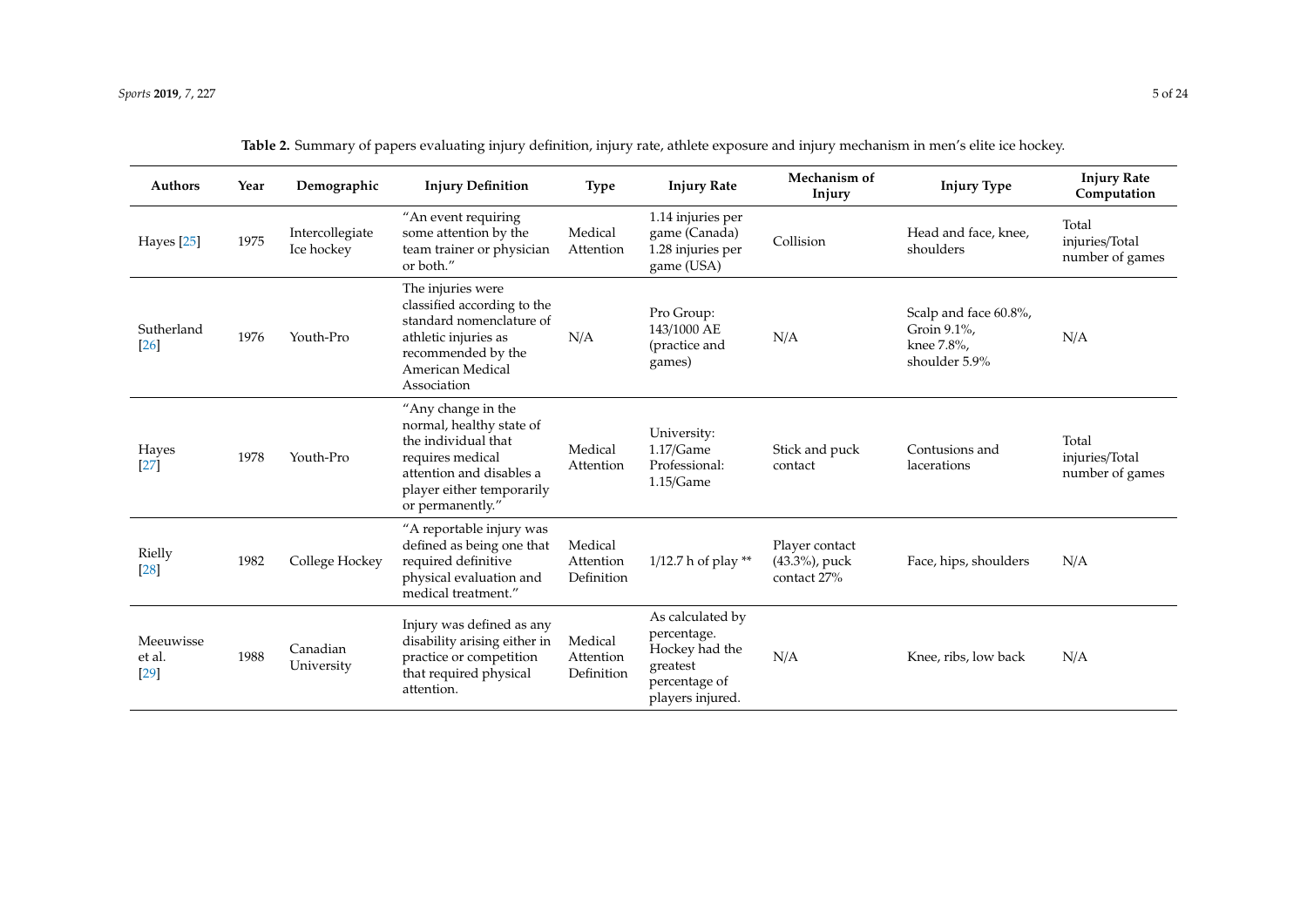#### *Sports* **2019**, *7*, 227 6 of 24

| <b>Authors</b>                                            | Year | Demographic                                             | <b>Injury Definition</b>                                                                                                                                                                                                                                                                                                 | <b>Type</b>             | <b>Injury Rate</b>                                                            | Mechanism of<br>Injury                                                                                                                                              | <b>Injury Type</b>                                                                                                                                                                                                                           | <b>Injury Rate</b><br>Computation                                                                                                                                                                    |
|-----------------------------------------------------------|------|---------------------------------------------------------|--------------------------------------------------------------------------------------------------------------------------------------------------------------------------------------------------------------------------------------------------------------------------------------------------------------------------|-------------------------|-------------------------------------------------------------------------------|---------------------------------------------------------------------------------------------------------------------------------------------------------------------|----------------------------------------------------------------------------------------------------------------------------------------------------------------------------------------------------------------------------------------------|------------------------------------------------------------------------------------------------------------------------------------------------------------------------------------------------------|
| Lorenzton,<br>Wedren,<br>Pietila [30]                     | 1988 | Swedish Elite<br>Team                                   | "Injury was defined as<br>any injury occurring<br>during on-ice practice or<br>games and causing the<br>player to miss the next<br>practice session or game.<br>Facial lacerations, which<br>are common in ice hockey<br>but do not cause absence<br>from practice or game are<br>reported separately."                  | Time Loss<br>Definition | 78.4/1000 player<br>game hours,<br>1.4/1000 player<br>practice hours          | Checking 32.9%,<br>Player contact 25%,<br>Puck contact 14.5%,<br>stick contact 11.8%,<br>collision with<br>boards $6.6\%$ ,<br>cutting, 6.6%,<br>skate contact 2.6% | Contusions, strains and<br>sprains were the most<br>common types of injury.<br>Knees were the most<br>commonly injured joint<br>(5 injuries were<br>complete tears of the<br>MCL). 53.7% of injuries<br>were localized in the<br>lower limb. | Practice Injury<br>$Rate = number of$<br>injuries/Practice<br>Hours $\times$ Roster<br>(23.4).<br>Games Injury<br>$Rate = number of$<br>injuries/Game<br>hours $\times$ Total<br>Players on ice (6). |
| Lorenzton,<br>Wedren,<br>Pietila,<br>Gustavsson<br>$[18]$ | 1988 | Swedish<br>National Team<br>(40 International<br>games) | "Injury was defined as<br>any injury occurring<br>during games and<br>causing the player to<br>miss the next practice<br>session or game. Facial<br>lacerations, which are<br>common in ice hockey<br>but do not cause absence<br>from practice or game are<br>reported separately."                                     | Time Loss<br>Definition | 79.2/1000 player<br>game hours                                                | Player contact<br>$42.1\%$ ,<br>checking 31.6%,<br>collision with<br>boards 10.5%,<br>puck/skate contact<br>5.3%                                                    | Contusions, strains and<br>sprains were the most<br>common types of injury.<br>Knees were the most<br>commonly injured joint,<br>followed by the thigh<br>and wrist.                                                                         | Total<br>Injuries/Total AE<br>$\times$ 1000;<br>Total $AE =$ games<br>× Total players on<br>ice $(6)$                                                                                                |
| Tegner,<br>Lorentzon<br>[24]                              | 1991 | Swedish Elite<br>League (12<br>teams)                   | "Injury was defined as<br>any injury occurring<br>during ice practices or<br>games and causing the<br>player to stop playing or<br>to miss the next practice<br>session or game. Facial<br>lacerations, which are<br>common in ice hockey,<br>but do not cause absence<br>from practice or games,<br>are also reported." | Time Loss<br>Definition | 53/1000 player<br>game hours (76%<br>of injuries<br>occurred during<br>games) | Stick contact 25.5%,<br>player contact 24%,<br>puck contact 11.2%,<br>collision with<br>boards or goal posts<br>9.7%                                                | Strain, laceration and<br>contusions were the<br>most common types of<br>injury. Knees were the<br>most common joint<br>injured (13.2%),<br>followed by the hip<br>$(12.1\%)$                                                                | Total<br>Injuries/Total AE<br>$\times\,1000$<br>Total $AE =$ games<br>× Total players on<br>ice $(6)$                                                                                                |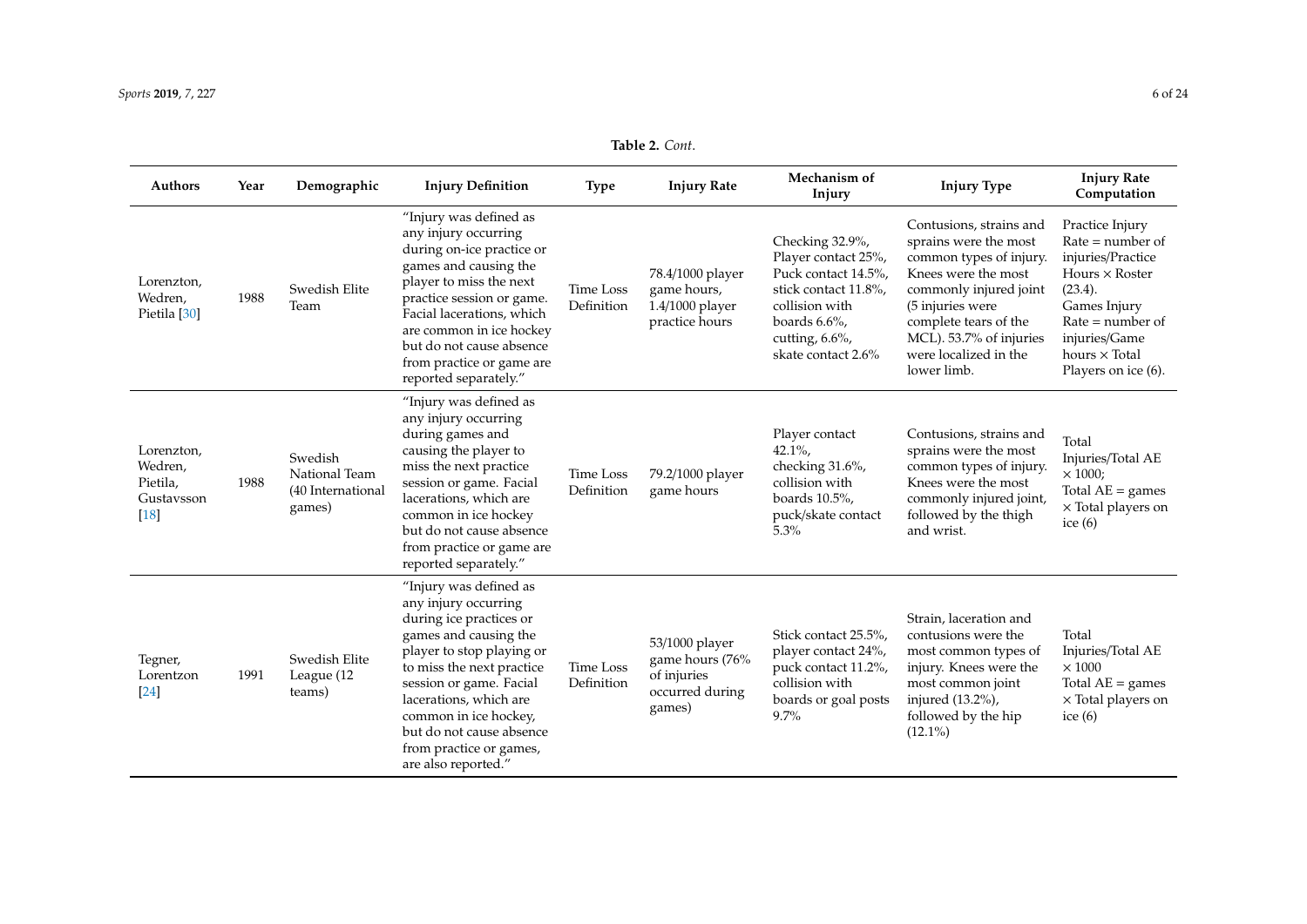#### *Sports* **2019**, *7*, 227 7 of 24

| <b>Authors</b>                              | Year | Demographic                  | <b>Injury Definition</b>                                                                                                                                                                                                                                                                                                                                                                                                                                                            | <b>Type</b>                     | <b>Injury Rate</b>                                                                                                | Mechanism of<br>Injury                                                                                                                                         | <b>Injury Type</b>                                                                                                                                                                                          | <b>Injury Rate</b><br>Computation                                                                             |
|---------------------------------------------|------|------------------------------|-------------------------------------------------------------------------------------------------------------------------------------------------------------------------------------------------------------------------------------------------------------------------------------------------------------------------------------------------------------------------------------------------------------------------------------------------------------------------------------|---------------------------------|-------------------------------------------------------------------------------------------------------------------|----------------------------------------------------------------------------------------------------------------------------------------------------------------|-------------------------------------------------------------------------------------------------------------------------------------------------------------------------------------------------------------|---------------------------------------------------------------------------------------------------------------|
| McKnight,<br>Ferrara,<br>Czerwinska<br>[23] | 1992 | Collegiate (Div.<br>I)       | $(1)$ . Loss of practice or<br>game time because of<br>injury/illness, (2). Injury<br>that required sutures<br>even if no time loss was<br>involved, (3). Injury in<br>which a fracture or<br>dislocation/subluxation<br>occurred even if the<br>athlete was able to<br>continue participation                                                                                                                                                                                      | Time<br>Attention<br>Definition | Total: 10.22/1000<br>AE Games:<br>Loss/Medical 14.73/1000 game<br>hours. Practice:<br>2.52/1000 practice<br>hours | Person/Ice Impact<br>42%, impact with<br>the boards 32%. The<br>shoulder and knee<br>had the highest rate<br>of injury when<br>compared to other<br>body parts | Contusions and strains<br>were the most common<br>types of injury                                                                                                                                           | number of<br>Injuries/Total AE<br>$\times$ 1000 (games<br>and practice)                                       |
| Pelletier,<br>Montelpare,<br>Stark [20]     | 1993 | Canadian<br>Inter-collegiate | "Any brain concussion<br>causing cessation of the<br>athlete's participation for<br>physical observation<br>before return to play, any<br>dental injury requiring<br>professional attention,<br>any injury/illness causing<br>cessation of an athlete's<br>customary participation<br>throughout the<br>participation day<br>following day of onset, or<br>any injury/illness<br>requiring substantive<br>professional attention<br>before the athlete's return<br>to competition." | Time<br>Attention<br>Definition | Loss/Medical 19.95/1000 AE<br>(player games)                                                                      | Body checking<br>44.6%, collision<br>(accidental) 28.8%,<br>stick 12.2%, fighting<br>6.5%, illegal body<br>check 5.8%,<br>non-contact 2.2%                     | Sprains (31%) and<br>contusions (21%) were<br>the most common type<br>of injury.<br>Knees were most<br>frequently injured<br>$(18.6\%)$<br>followed by teeth and<br>eyes (17.6%),<br>and shoulders (14.9%), | Total<br>Injuries/Total AE<br>$\times$ 1000<br>Total $AE =$ games<br>$\times$ Total players on<br>team $(19)$ |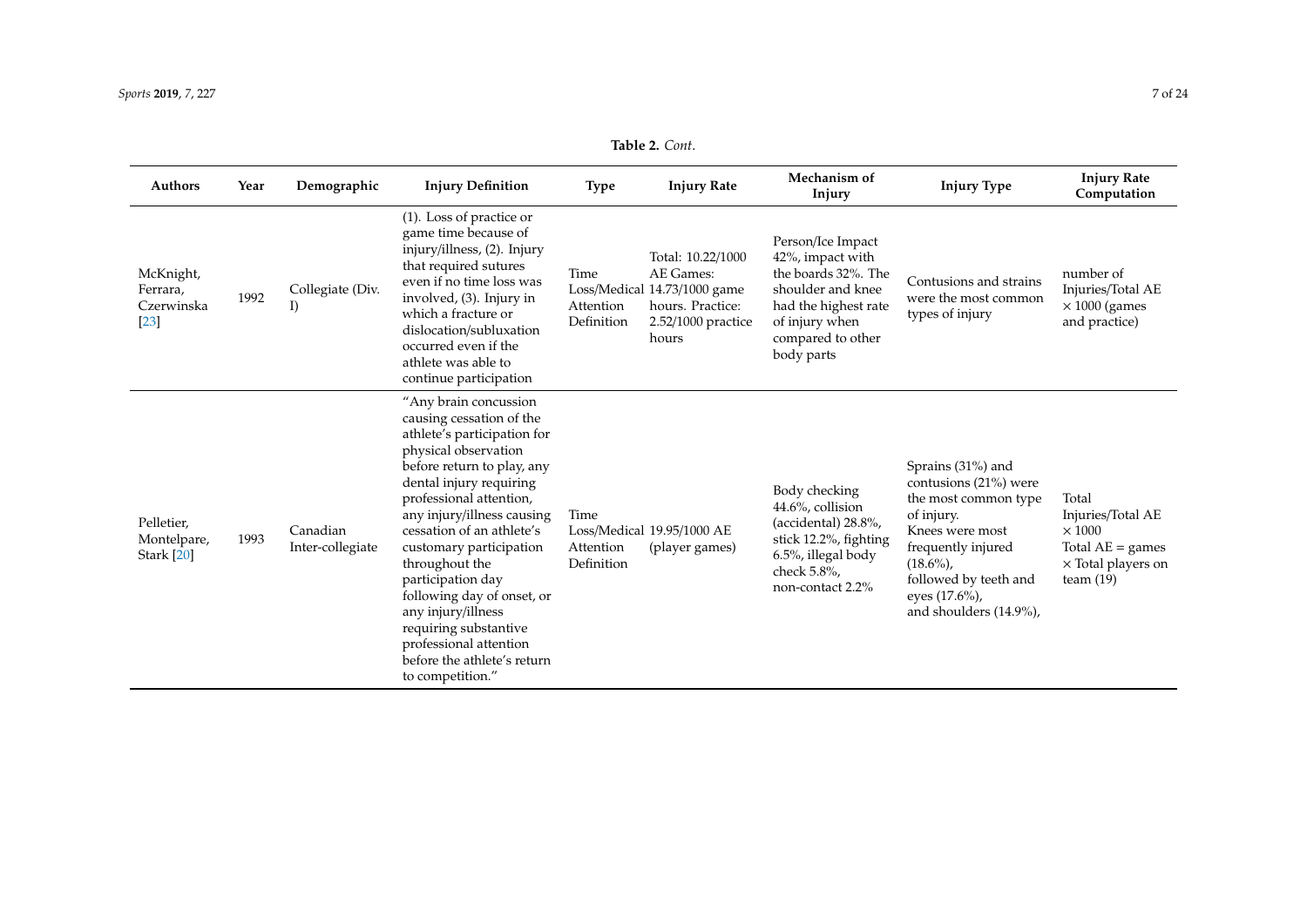| Table 2. Cont. |  |  |
|----------------|--|--|
|----------------|--|--|

| <b>Authors</b>                     | Year | Demographic                           | <b>Injury Definition</b>                                                                                                                                                                                                                                         | <b>Type</b>                                     | <b>Injury Rate</b>                                                                                                                                                 | Mechanism of<br>Injury                                                                                                            | <b>Injury Type</b>                                                                                                                                                                                    | <b>Injury Rate</b><br>Computation                                                                                                                                                                                                         |
|------------------------------------|------|---------------------------------------|------------------------------------------------------------------------------------------------------------------------------------------------------------------------------------------------------------------------------------------------------------------|-------------------------------------------------|--------------------------------------------------------------------------------------------------------------------------------------------------------------------|-----------------------------------------------------------------------------------------------------------------------------------|-------------------------------------------------------------------------------------------------------------------------------------------------------------------------------------------------------|-------------------------------------------------------------------------------------------------------------------------------------------------------------------------------------------------------------------------------------------|
| Pettersson,<br>Lorentzon<br>$[31]$ | 1993 | Swedish Elite<br>League               | "Injury was defined as<br>any injury occurring<br>during on-ice practice or<br>games and requiring<br>medical attention and<br>treatment. Injuries<br>causing the player to<br>miss the next practice or<br>game have been analyzed<br>separately."              | Medical<br>Attention<br>Definition              | 74.1/1000 game<br>hours                                                                                                                                            | Stick contact 26.1%,<br>player contact<br>$23.9\%$<br>puck contact 16%,<br>collision with<br>boards 7.2%,<br>fall (no contact) 4% | Contusions, lacerations,<br>sprains and strains are<br>the most common<br>mechanisms of injury.<br>Knees were the most<br>common joint injured<br>followed by the thigh,<br>groin and shoulder        | Total<br>Injuries/Total AE<br>$\times\,1000$<br>Total $AE =$ games<br>$\times$ Total players on<br>ice $(6)$                                                                                                                              |
| Stuart,<br>Smith $[21]$            | 1995 | <b>United States</b><br>Hockey League | "Injury was defined as an<br>event that kept a player<br>out of practice or<br>competition for 24 h,<br>required the attention of<br>a team physician (e.g.,<br>suturing lacerations) and<br>included all dental, eye<br>and nerve injuries and<br>concussions." | Time<br>Loss/Medical<br>Attention<br>Definition | Overall injury rate<br>was 9.4/1000<br>player hours,<br>game injury rate<br>was 96.1/1000<br>player hours,<br>practice injury<br>rate was 3.9/1000<br>player hours | Collision 51%,<br>stick contact 14%,<br>skate/puck contact<br>$11\%$ ,<br>off-ice injuries 8%                                     | Strains, lacerations and<br>contusions were most<br>common mechanism.<br>Aside from the face, the<br>shoulder, hip, lumbar<br>spine and knee were<br>the most common<br>anatomical sites of<br>injury | Total Injury/AE $\times$<br>$1000 = Practice$<br>Injury Rate;<br>Practice $AE =$<br>Practice Hours ×<br>Roster (25)<br>Total injuries/Total<br>$AE \times 1000$ ; Total<br>$AE = number of$<br>games $\times$ Total<br>players on ice (6) |
| Cunningham<br>$[32]$               | 1996 | University<br>Games                   | "A recordable injury was<br>defined as any incident<br>occurring during<br>warm-up or competition<br>and which required<br>medical attention,<br>on-field management to<br>enable continued<br>participation, or removal<br>from the playing field."             | Medical<br>Attention                            | 33.5% of injuries<br>in relation to total<br>number playing<br>the sport                                                                                           | Player collision                                                                                                                  | Muscle strains and<br>hematoma (21.7%)                                                                                                                                                                | Number of<br>injuries/number<br>of players<br>participating                                                                                                                                                                               |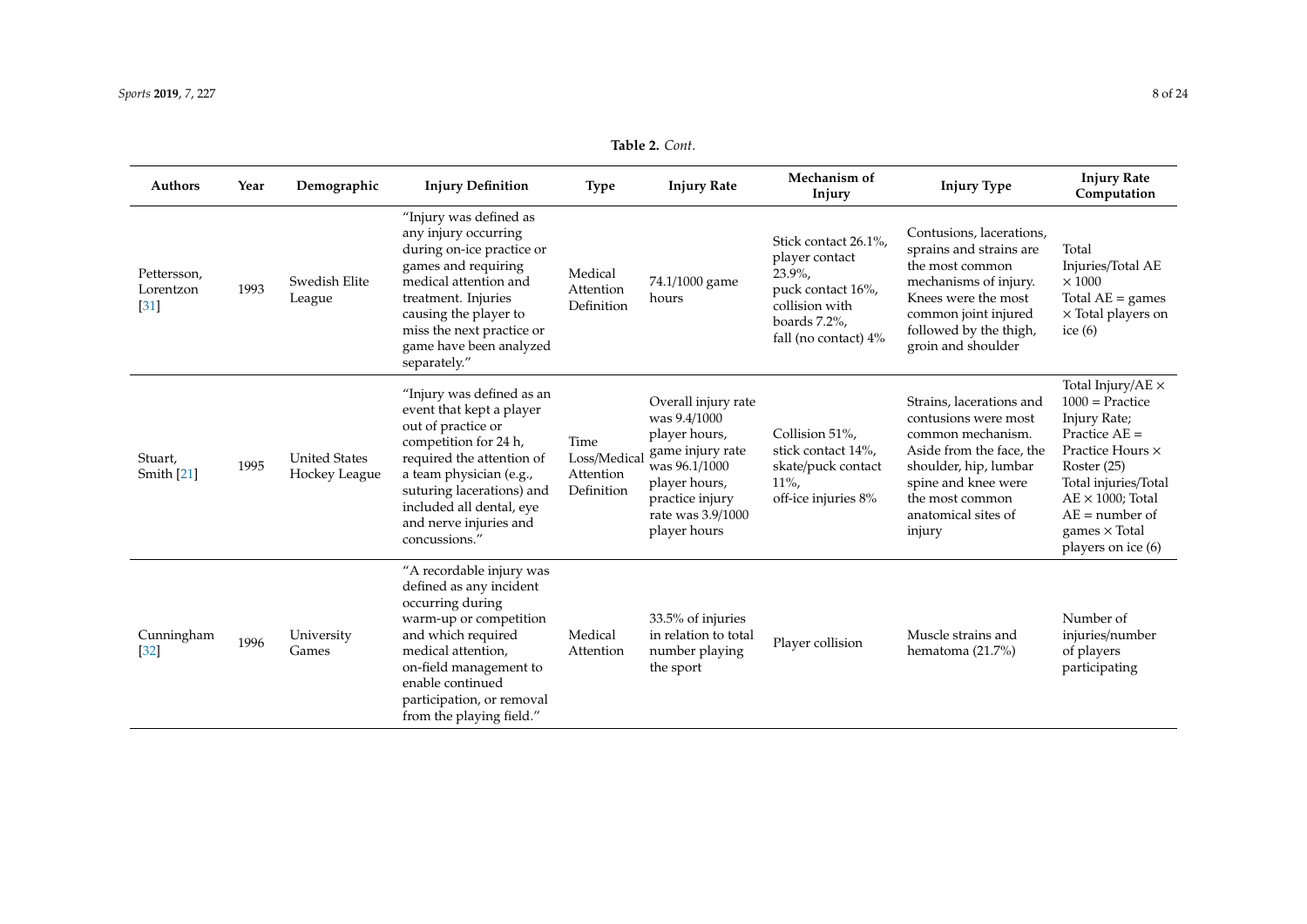#### *Sports* **2019**, *7*, 227 9 of 24

| <b>Authors</b>                                               | Year | Demographic                                                     | <b>Injury Definition</b>                                                                                                                                                                                                                                                                                                                                          | <b>Type</b>                                     | <b>Injury Rate</b>                                                        | Mechanism of<br>Injury                                                          | <b>Injury Type</b>                                                                                                                          | <b>Injury Rate</b><br>Computation                                                                                                                                                                                                                        |
|--------------------------------------------------------------|------|-----------------------------------------------------------------|-------------------------------------------------------------------------------------------------------------------------------------------------------------------------------------------------------------------------------------------------------------------------------------------------------------------------------------------------------------------|-------------------------------------------------|---------------------------------------------------------------------------|---------------------------------------------------------------------------------|---------------------------------------------------------------------------------------------------------------------------------------------|----------------------------------------------------------------------------------------------------------------------------------------------------------------------------------------------------------------------------------------------------------|
| Molsa,<br>Airaksinen,<br>Nasman,<br>Torstila <sup>[33]</sup> | 1997 | Finnish<br>National<br>League, Finnish<br><b>First Division</b> | "An injury was defined<br>as any trauma occurring<br>during practices or games<br>and causing absence from<br>the next practice or game<br>or needing treatment (ex.<br>stitches), examination by<br>a physician (ex.<br>radiographs), or<br>rehabilitation prescribed<br>by a physician (ex.<br>physical therapy).<br>Injuries due to overuse<br>were excluded." | Time<br>Loss/Medical<br>Attention<br>Definition | 66/1000<br>player-game<br>hours, 36/1000<br>player game<br>hours (Div. I) | Checking 29.7%,<br>stick 14.6%,<br>contact with<br>opponent 14.6%,<br>puck 7.9% | Contusions, strains and<br>sprains were the most<br>common type of injury,<br>the knee joint and groin<br>were the most common<br>locations | Total Injury/AE $\times$<br>$1000 =$ Practice<br><b>Injury Rate</b><br>Practice $AE =$<br>Practice Hours ×<br>Roster $(21)$<br>Total<br>Injuries/Total AE<br>$\times$ 1000;<br>Total $AE =$<br>number of games<br>$\times$ Total players on<br>ice $(6)$ |
| Pinto, Kuhn,<br>Greenfield,<br>Hawkins<br>$[34]$             | 1999 | Junior A Hokey<br>Players (22<br>players)                       | "An injury was defined<br>as any event that<br>required the attention of<br>a physician or trainer."                                                                                                                                                                                                                                                              | Medical<br>Attention<br>Definition              | 121/1000 player<br>game hours                                             | Contact with stick<br>$16.2\%$<br>overuse 13.5%                                 | Sprains/subluxations/<br>dislocations were the<br>most common, aside<br>from the face, the<br>shoulder and knee were<br>the most common     | Total Injury/AE $\times$<br>$1000 = Practice$<br>Injury Rate;<br>Practice $AE =$<br>Practice Hours x<br>Roster $(22)$<br>Total<br>Injuries/Total AE<br>x1000<br>Total $AE =$<br>#games $\times$ Total<br>players on ice (6)                              |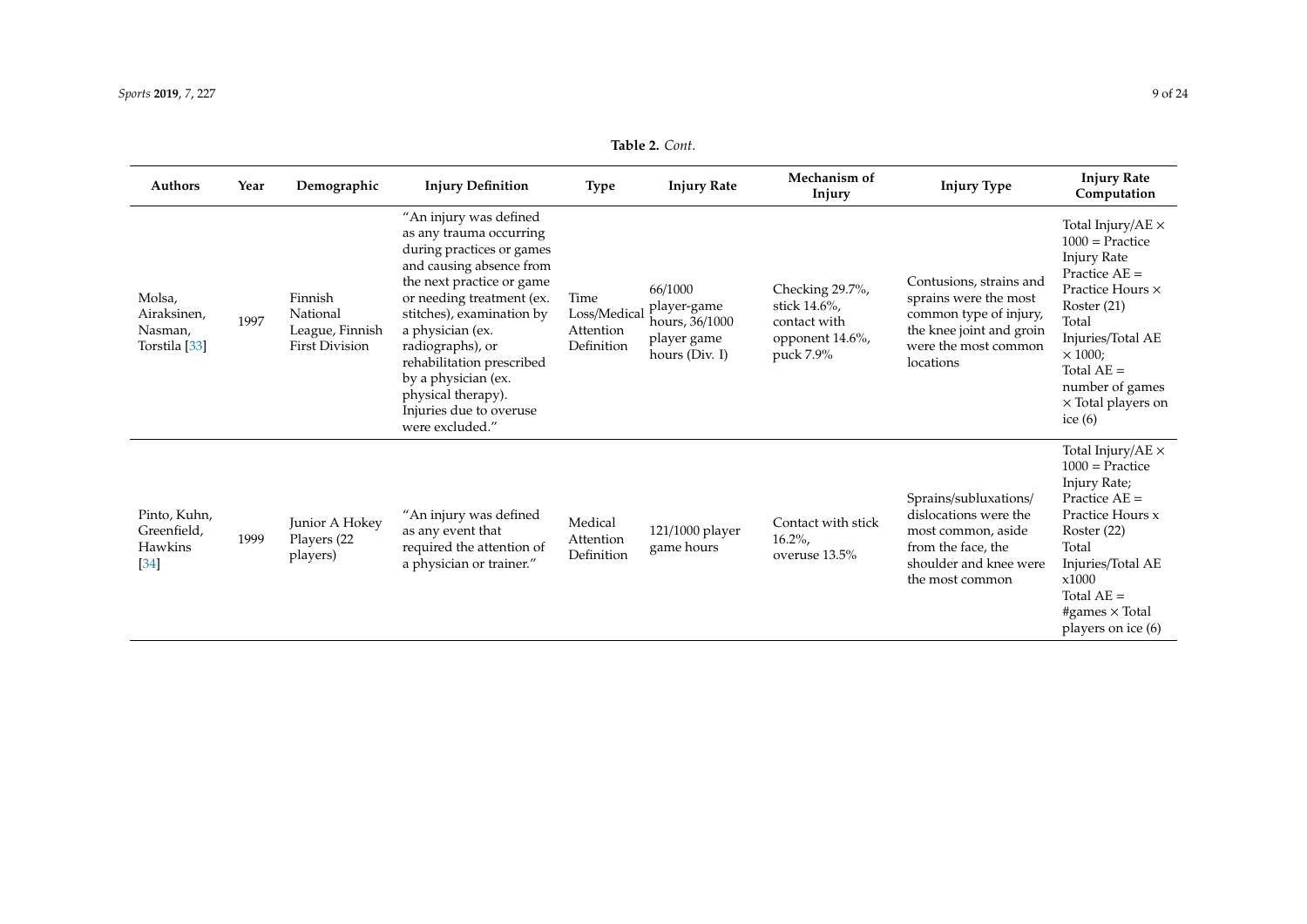#### *Sports* **2019**, *7*, 227 10 of 24

| <b>Authors</b>                                                    | Year | Demographic                                                       | <b>Injury Definition</b>                                                                                                                                                                                                                                                                                              | <b>Type</b>                        | <b>Injury Rate</b>                                                                                                                                                  | Mechanism of<br>Injury                                                                               | <b>Injury Type</b>                                                                                                                                                          | <b>Injury Rate</b><br>Computation                                                                                                                                                                                                                                                                |
|-------------------------------------------------------------------|------|-------------------------------------------------------------------|-----------------------------------------------------------------------------------------------------------------------------------------------------------------------------------------------------------------------------------------------------------------------------------------------------------------------|------------------------------------|---------------------------------------------------------------------------------------------------------------------------------------------------------------------|------------------------------------------------------------------------------------------------------|-----------------------------------------------------------------------------------------------------------------------------------------------------------------------------|--------------------------------------------------------------------------------------------------------------------------------------------------------------------------------------------------------------------------------------------------------------------------------------------------|
| Molsa,<br>Kujala,<br>Nasman,<br>Lehtipuu,<br>Airaksinen<br>$[35]$ | 2000 | Finnish Elite<br>League (7 teams,<br>3 different<br>decades)      | "An injury was defined<br>as any sudden trauma<br>occurring during practice<br>or game that led to<br>examination and<br>treatment by a physician."<br>Minor injuries requiring<br>no absence were also<br>included, but minor<br>injuries needing no<br>medical care and injuries<br>due to overuse were<br>excluded | Medical<br>Attention<br>Definition | Game injury rate<br>increased from<br>54/1000 player<br>hours in the 70's<br>to $83/1000$ player<br>hours in the 90's.<br>most common<br>mechanism was<br>collision | Checking, stick,<br>falling, collision<br>with opponent,<br>puck, collision with<br>boards           | Contusions,<br>sprains/strains and<br>lacerations were the<br>most common<br>mechanisms of injury.<br>The knee was the most<br>common major injury<br>of the lower quadrant | Player years of<br>exposure,<br>(Seasons $\times$ Teams<br>$\times$ Players) $\times$<br>Practice Hours x<br>$Roster = Practice$<br>Injury Rate:<br>Player years of<br>exposure,<br>(Seasons $\times$ Teams<br>$\times$ Players) $\times$<br>Game Hours ×<br>Roster $(6)$ = Game<br>Injury Rate. |
| Flik, Lyman,<br>Marx, [19]                                        | 2005 | American Men's<br>Collegiate Ice<br>Hockey (8)<br>teams/1 season) | "An injury was defined<br>specifically as any<br>injurious episode that led<br>to loss of participation in<br>the immediate<br>subsequent AE, whether<br>it was a practice or<br>game."                                                                                                                               | Time Loss<br>Definition            | Overall injury rate<br>was 4.9/1000 AE,<br>13.8/1000 AE<br>games, 2.2/1000<br>AE practice                                                                           | Collision with<br>opponent 32.8%,<br>collision with<br>boards $18.6\%$ ,<br>overuse 8%.<br>puck 6.2% | Concussions were the<br>most common,<br>followed by knee (MCL)<br>and shoulder injuries                                                                                     | Total Injury/AE $\times$<br>$1000 = Practice$<br><b>Injury Rate</b><br>Practice $AE =$<br>Practice Hours ×<br>Roster Est<br>Total<br>Injuries/Total AE<br>$\times$ 1000;<br>Total $AE =$<br>number of games<br>$\times$ Total player avg<br>attendance                                           |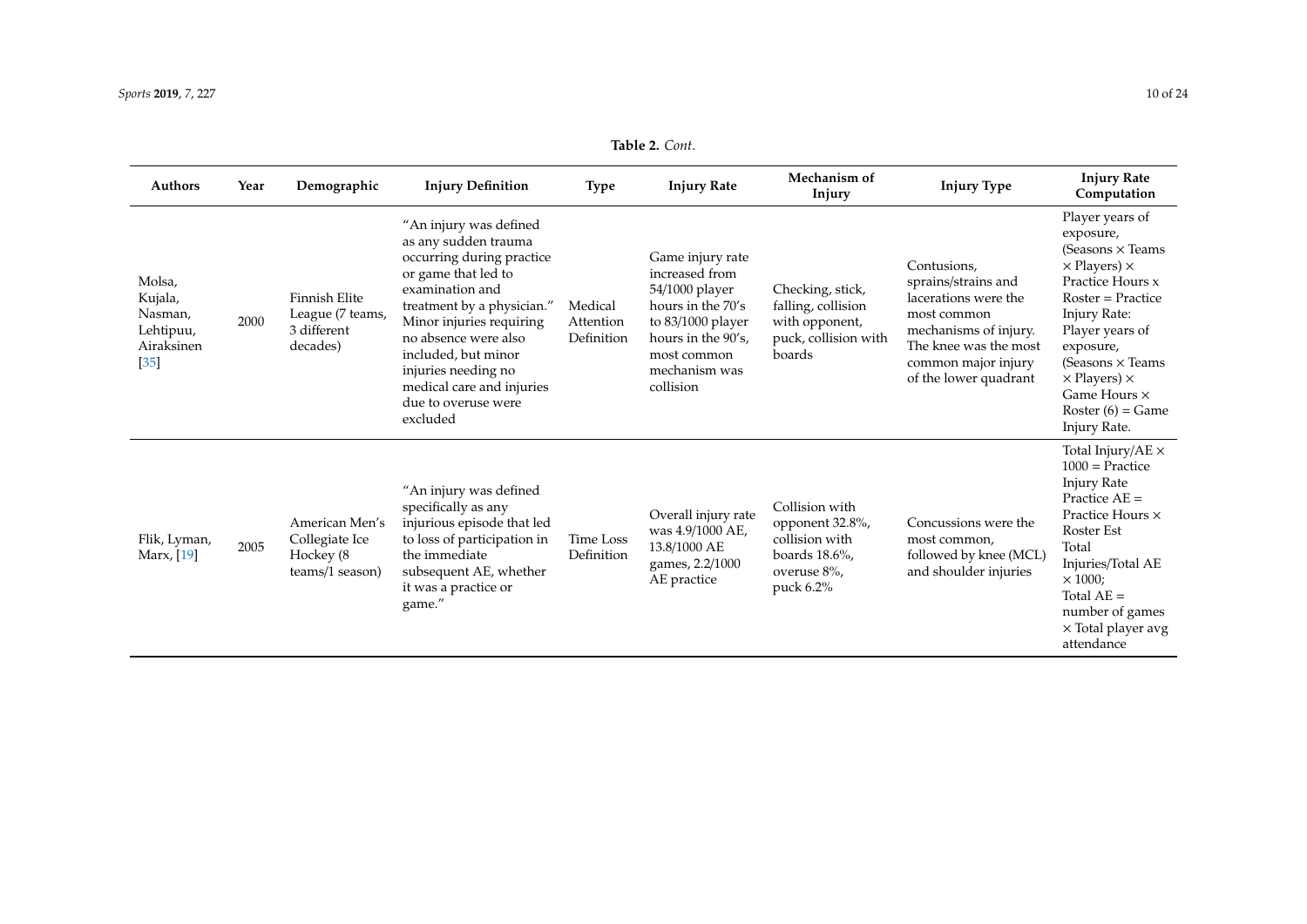#### *Sports* **2019**, *7*, 227 11 of 24

| Authors                                          | Year | Demographic                                                     | <b>Injury Definition</b>                                                                                                                                                                                                                                                                                                                                                                                                                                                                                                                                                                                                           | <b>Type</b>             | <b>Injury Rate</b>                               | Mechanism of<br>Injury                                                                                                 | <b>Injury Type</b>                                                                                                                                                                                                                                                        | <b>Injury Rate</b><br>Computation                                                                                                                                                                                                         |
|--------------------------------------------------|------|-----------------------------------------------------------------|------------------------------------------------------------------------------------------------------------------------------------------------------------------------------------------------------------------------------------------------------------------------------------------------------------------------------------------------------------------------------------------------------------------------------------------------------------------------------------------------------------------------------------------------------------------------------------------------------------------------------------|-------------------------|--------------------------------------------------|------------------------------------------------------------------------------------------------------------------------|---------------------------------------------------------------------------------------------------------------------------------------------------------------------------------------------------------------------------------------------------------------------------|-------------------------------------------------------------------------------------------------------------------------------------------------------------------------------------------------------------------------------------------|
| Agel,<br>Dompier,<br>Dick,<br>Marshall<br>$[36]$ | 2007 | NCAA Men's<br>Ice Hockey (16<br>years of data:<br>$Div. I-III)$ | "A reportable injury in<br>the ISS was defined as<br>one that (1) occurred as a<br>result of participation in<br>an organized<br>intercollegiate practice or<br>competition and (2)<br>required medical<br>attention by a team<br>certified athletic trainer<br>or physician and (3)<br>resulted in restriction of<br>the student-athlete's<br>participation or<br>performance for 1 or<br>more calendar days<br>beyond the day of injury.<br>The injury definition was<br>expanded in the '94-95'<br>academic year to include<br>any dental injury<br>occurring in an organized<br>practice or game,<br>regardless of time lost." | Time Loss<br>Definition | 16.27/1000 AE<br>games, 1.96/1000<br>AE practice | Player contact 50%,<br>other contact 39.6%,<br>no contact 9.7%<br>(game numbers).<br>Injury was 8x<br>higher in games. | Knee internal<br>derangement (13.5%)<br>was the most common<br>lower extremity injury<br>reported during games,<br>followed by<br>concussions and AC<br>injuries. Whereas<br>pelvis and hip strains<br>$(13.1\%)$ were the most<br>common injury<br>reported at practice. | Total Injury/AE $\times$<br>$1000 =$ Practice<br>Injury Rate;<br>Practice $AE =$<br>Practice Hours ×<br>Roster $(26)$<br>Total<br>Injuries/Total AE<br>$\times$ 1000<br>Total $AE =$<br>number of games<br>$\times$ Total players<br>(19) |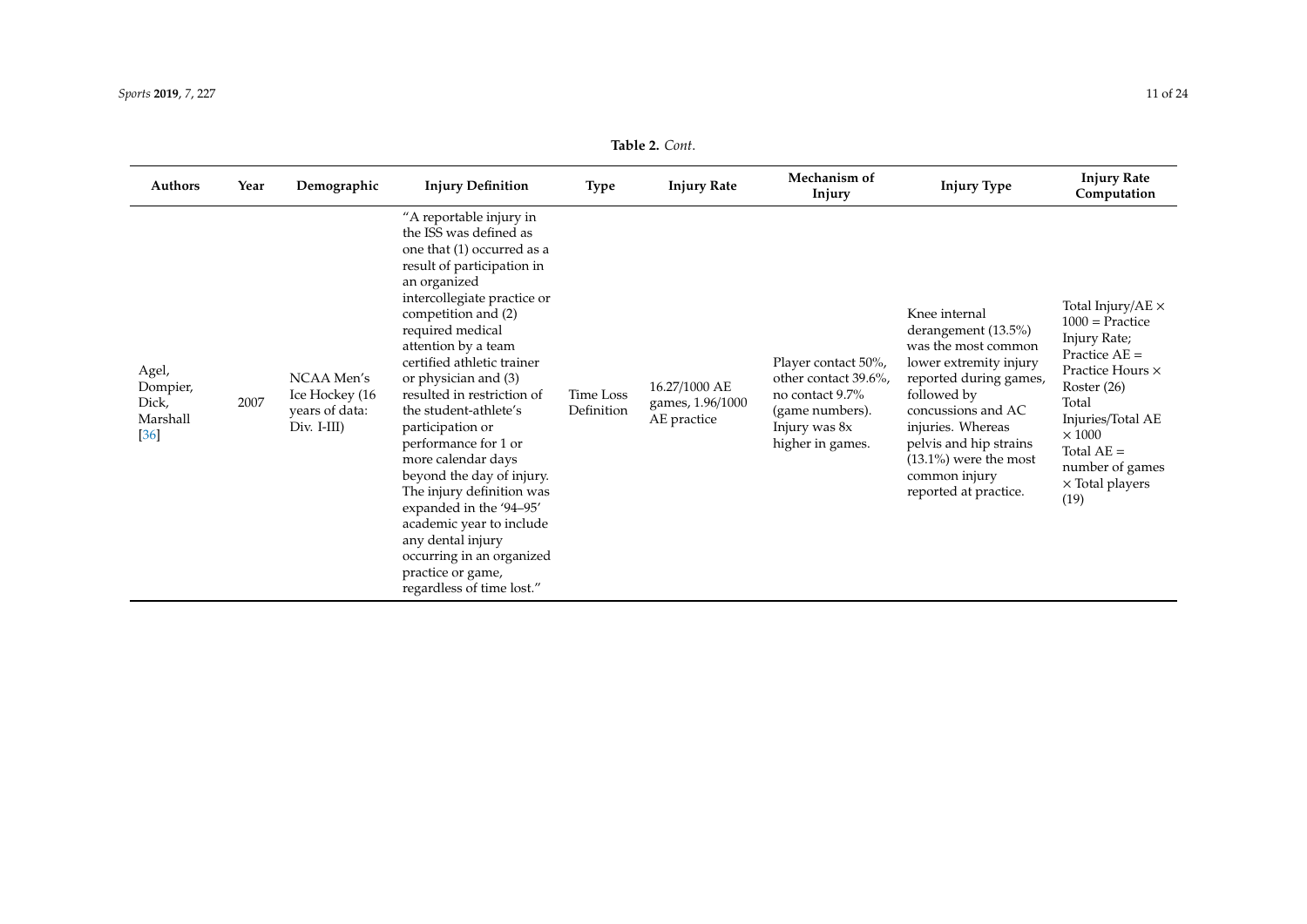#### *Sports* **2019**, *7*, 227 12 of 24

| Authors                                             | Year | Demographic                             | <b>Injury Definition</b>                                                                                                                                                                                                              | <b>Type</b>                        | <b>Injury Rate</b>                                                                                                                                                                                                                               | Mechanism of<br>Injury                                                 | <b>Injury Type</b>                                                 | <b>Injury Rate</b><br>Computation                                                                                                                                                                                                                                                                                                                                                                            |
|-----------------------------------------------------|------|-----------------------------------------|---------------------------------------------------------------------------------------------------------------------------------------------------------------------------------------------------------------------------------------|------------------------------------|--------------------------------------------------------------------------------------------------------------------------------------------------------------------------------------------------------------------------------------------------|------------------------------------------------------------------------|--------------------------------------------------------------------|--------------------------------------------------------------------------------------------------------------------------------------------------------------------------------------------------------------------------------------------------------------------------------------------------------------------------------------------------------------------------------------------------------------|
| Rishiraj,<br>Lloyd-Smith,<br>Lorenz,<br>Michel [37] | 2009 | Men's Varsity<br>Ice Hockey<br>(Canada) | "Any event, during team<br>or team related game,<br>practice, and/or activity<br>(on or off the ice),<br>requiring any attention<br>by the team's therapist<br>and/or physician and<br>subsequent game and/or<br>practice time loss." | Time Loss<br>Definition            | 3.7/1000 player<br>game and practice<br>exposure                                                                                                                                                                                                 | Non-contact,<br>ice/board contact,<br>body contact                     | Sprains 20%, strains<br>20%, concussions 13%<br>and contusions 12% | Total Injury/AE $\times$<br>1000;<br>Practice $AE =$<br>Practice Hours ×<br>Roster<br>Total<br>Injuries/Total AE<br>x1000<br>Total $AE =$<br>number of games<br>× Roster Selected                                                                                                                                                                                                                            |
| Kuzuhara,<br>Shimamoto,<br>Mase [38]                | 2009 | Japanese Elite<br>Team                  | "An injury was defined<br>as any event that<br>occurred during on-ice<br>practices or games that<br>required medical<br>attention and treatment."                                                                                     | Medical<br>Attention<br>Definition | 74.3/1000 player<br>game hours,<br>11.7/1000<br>player-game<br>hours for injuries<br>resulting in any<br>time loss,<br>11.2/1000<br>player-practice<br>hours, 1.1/1000<br>player-practice<br>hours for injuries<br>resulting in any<br>time loss | Overuse 52%,<br>puck contact 21%,<br>stick contact 15%,<br>falling 12% | Contusions 35.4%,<br>strains 15.6%,<br>lacerations 9.3%            | Overall injury rate<br>(regardless of time<br>loss): #of<br>injuries/number<br>of hours per 1000<br>player-hours<br>number of injuries<br>causing time loss<br>$($ >1 day)/number<br>of hours per 1000<br>player-hours<br>Number of player:<br>2003 (20<br>players/game, 25<br>players/practice),<br>2004 (20<br>players/game,<br>37players/practice),<br>2005 (22)<br>players/game, 32<br>players/practice) |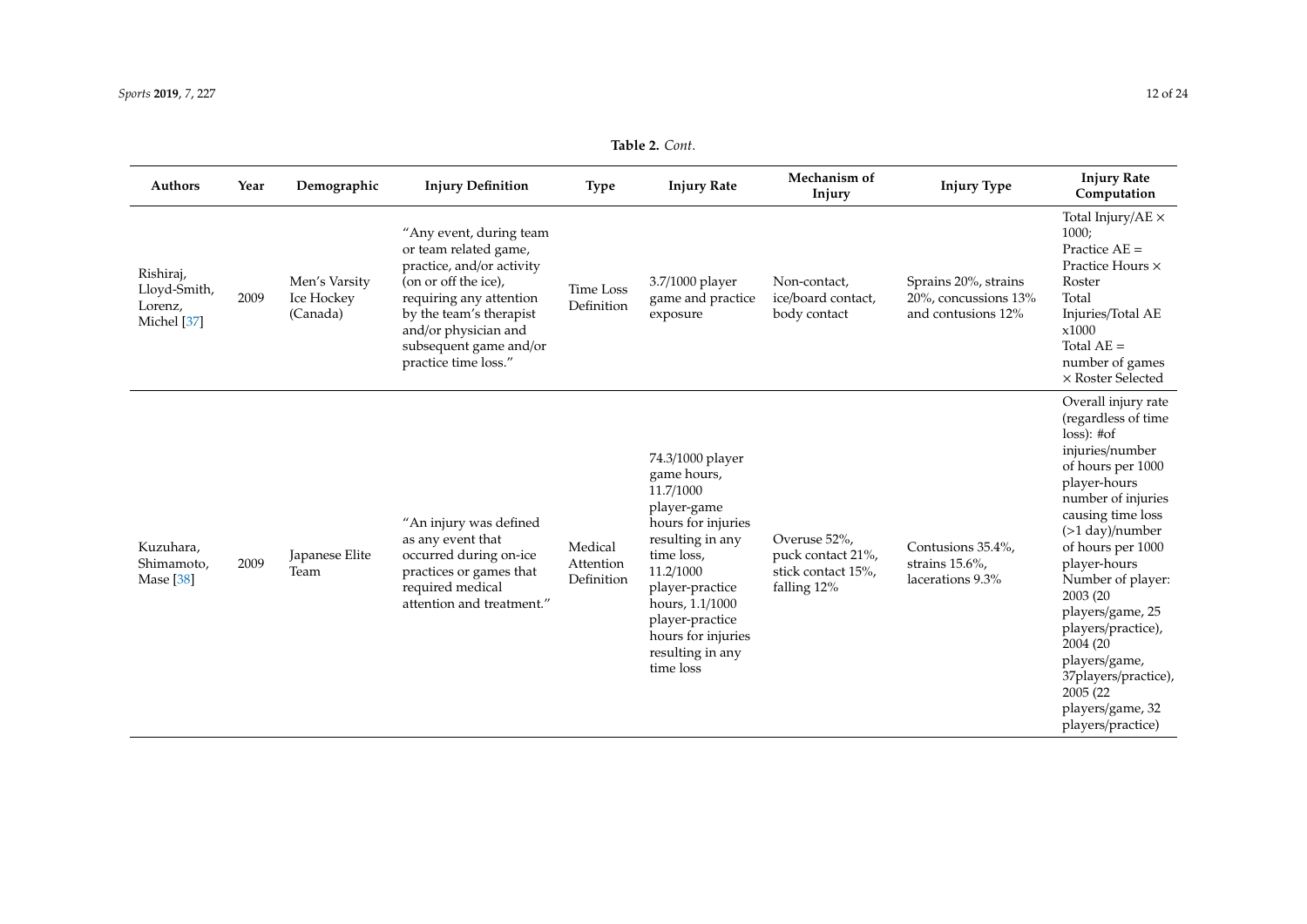| <b>Authors</b>                                                                                                        | Year | Demographic                                                 | <b>Injury Definition</b>                                                                                                                                                               | <b>Type</b>                        | <b>Injury Rate</b>                                                                                                                                                                                    | Mechanism of<br>Injury | <b>Injury Type</b>                                                                                              | <b>Injury Rate</b><br>Computation                                                             |
|-----------------------------------------------------------------------------------------------------------------------|------|-------------------------------------------------------------|----------------------------------------------------------------------------------------------------------------------------------------------------------------------------------------|------------------------------------|-------------------------------------------------------------------------------------------------------------------------------------------------------------------------------------------------------|------------------------|-----------------------------------------------------------------------------------------------------------------|-----------------------------------------------------------------------------------------------|
| Agel,<br>Harvey [39]                                                                                                  | 2010 | NCAA Men's<br>and Women's<br>Ice Hockey (Div.<br>I and III) | Same as Dick et al. above                                                                                                                                                              | Time Loss<br>Definition            | 18.69/1000 AE<br>games, 2.23/1000<br>AE practice for<br>men,<br>12.10/1000 AE<br>games, 2.90/1000<br>AE practice for<br>women                                                                         | Player contact 48%     | The most common<br>injury among men was<br>concussion followed by<br>shoulder and knee<br>ligamentous in juries | Number of<br>Injuries/Number<br>of AE (games or<br>$practive \times roster)$<br>$\times$ 1000 |
| Engebretsen,<br>Steffen,<br>Alonso,<br>Dvorak,<br>Junge,<br>Meeuwisse,<br>Mountjoy,<br>Renstrom,<br>Wlikinson<br>[40] | 2010 | Olympic Sport                                               | "An athlete was defined<br>as injured or ill if he/she<br>received medical<br>attention regardless of<br>the consequences with<br>respect to absence from<br>competition or training." | Medical<br>Attention<br>Definition | A total injury rate<br>of 111.8/1000 AE<br>was reported for<br>both males and<br>females. A total of<br>276 males were<br>registered with 44<br>total injuries (16%)<br>in men's elite ice<br>hockey. | N/A                    | N/A                                                                                                             | Number of<br>Injuries/Athlete<br>Exposure                                                     |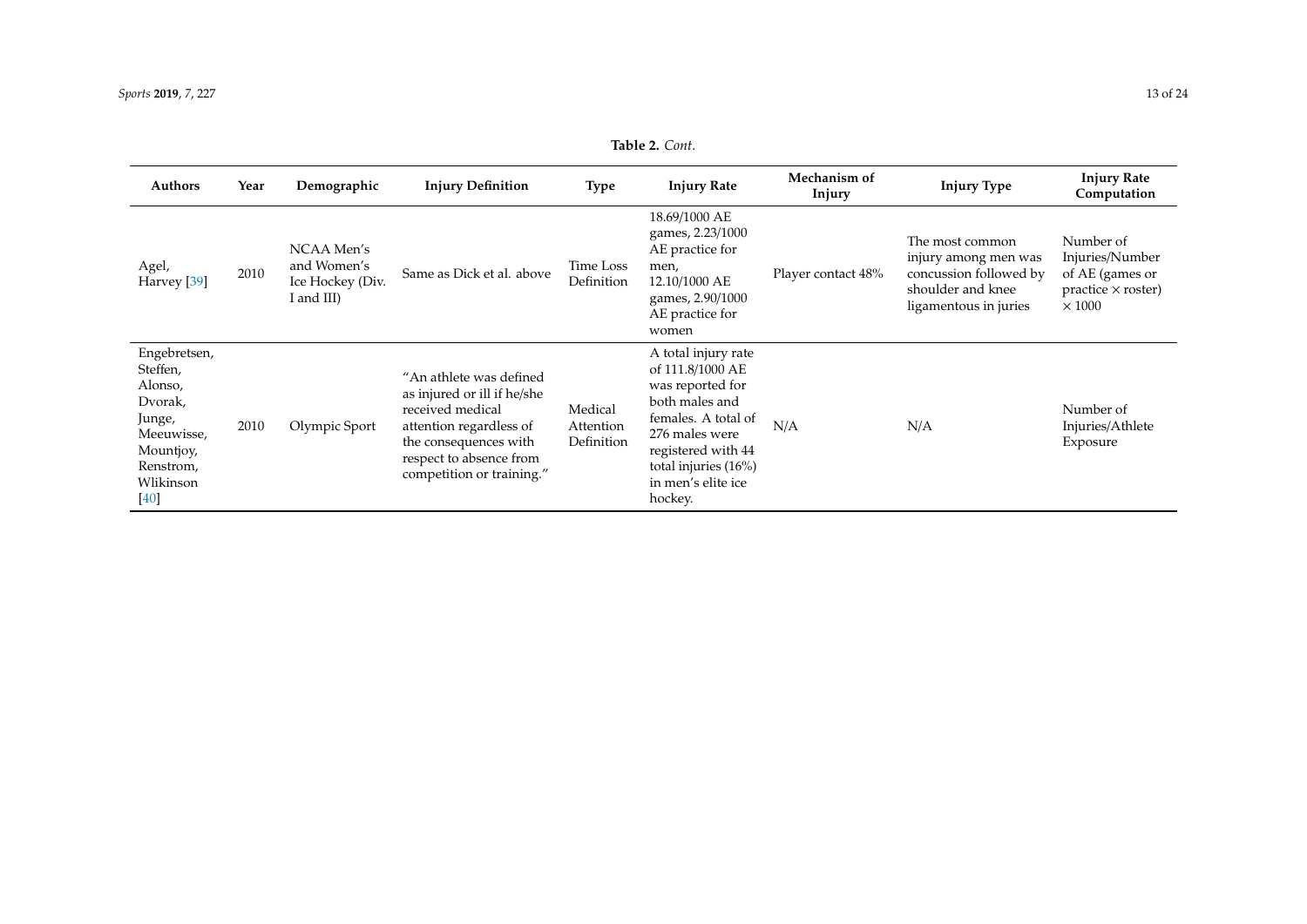#### *Sports* **2019**, *7*, 227 14 of 24

| <b>Authors</b>                                                                                 | Year | Demographic        | <b>Injury Definition</b>                                                                                                                                                                                                                                                                                                                                                                                                                                                                                                                                                                                                                                                                                                                                                                         | <b>Type</b>                                            | <b>Injury Rate</b> | Mechanism of<br>Injury | <b>Injury Type</b> | <b>Injury Rate</b><br>Computation                                  |
|------------------------------------------------------------------------------------------------|------|--------------------|--------------------------------------------------------------------------------------------------------------------------------------------------------------------------------------------------------------------------------------------------------------------------------------------------------------------------------------------------------------------------------------------------------------------------------------------------------------------------------------------------------------------------------------------------------------------------------------------------------------------------------------------------------------------------------------------------------------------------------------------------------------------------------------------------|--------------------------------------------------------|--------------------|------------------------|--------------------|--------------------------------------------------------------------|
| Kerr,<br>Dompier,<br>Snook,<br>Marshall,<br>Klossner,<br>Hainline,<br>Corlette <sup>[41]</sup> | 2014 | <b>NCAA</b> Sports | "Any injury occurring<br>during an organized<br>intercollegiate practice or<br>game." (1982) "A<br>reportable injury was<br>defined as an injury that<br>$(1)$ occurred as a result of<br>participation in an<br>organized intercollegiate<br>practice or competition,<br>(2) required attention<br>from an AT or physician,<br>and (3) resulted in<br>restriction of the<br>student-athlete's<br>participation for 1 or<br>more days beyond the<br>day of injury." Multiple<br>injuries from one event<br>could be included. In<br>addition, AT's were asked<br>to include any dental<br>injuries that occurred in<br>an organized practice or<br>game, regardless of time<br>lost. 2003-onward).<br>Beginning in 2009-2010<br>academic year, non-time<br>loss injuries were also<br>monitored. | Time<br>Loss/Medical<br>N/A<br>Attention<br>Definition |                    | N/A                    | N/A                | Number of<br>Injuries/AE<br>(average team<br>roster) $\times$ 1000 |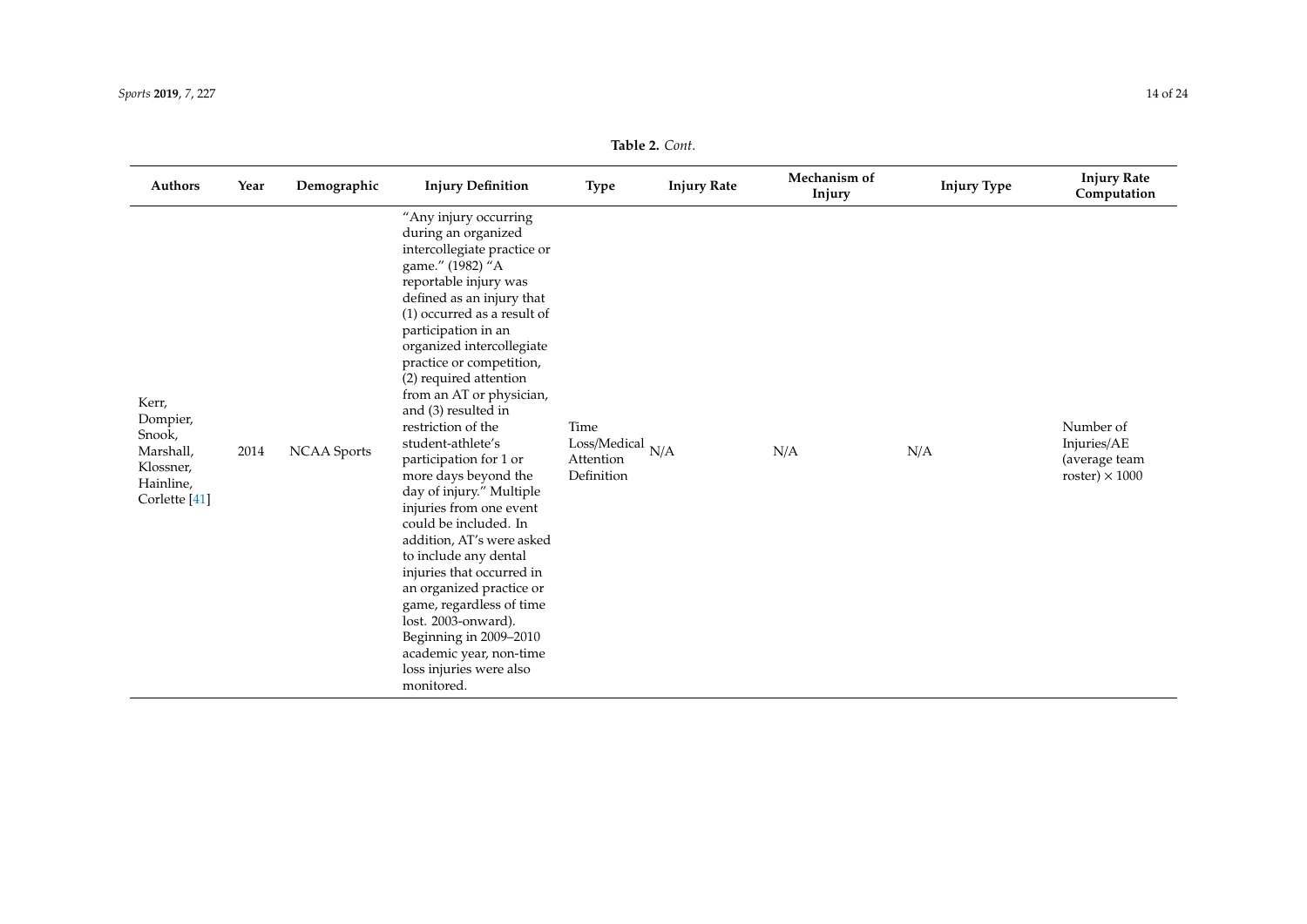| <b>Authors</b>                                            | Year | Demographic                                             | <b>Injury Definition</b>                                                                                                                                                                                                                                                                                                                                                                                                                                                                                                | <b>Type</b>                     | <b>Injury Rate</b>                                                                                                                                                                                                                | Mechanism of<br>Injury                                  | <b>Injury Type</b>                                                                                                                                                                                                                                                        | <b>Injury Rate</b><br>Computation                                                                                                                                                                                                                                                                                                                                             |
|-----------------------------------------------------------|------|---------------------------------------------------------|-------------------------------------------------------------------------------------------------------------------------------------------------------------------------------------------------------------------------------------------------------------------------------------------------------------------------------------------------------------------------------------------------------------------------------------------------------------------------------------------------------------------------|---------------------------------|-----------------------------------------------------------------------------------------------------------------------------------------------------------------------------------------------------------------------------------|---------------------------------------------------------|---------------------------------------------------------------------------------------------------------------------------------------------------------------------------------------------------------------------------------------------------------------------------|-------------------------------------------------------------------------------------------------------------------------------------------------------------------------------------------------------------------------------------------------------------------------------------------------------------------------------------------------------------------------------|
| McKay,<br>Tufts,<br>Shaffer,<br>Meeuwisse<br>[4]          | 2014 | <b>NHL Players</b><br>$(2006 - 2012)$                   | "Any event captured by<br>the IIE form, and<br>restricted to those<br>designated as<br>practice-related or game<br>related, resulting in one<br>or more-man games lost.                                                                                                                                                                                                                                                                                                                                                 | Time Loss<br>Definition         | 15.6/1000 AE<br>based on<br>estimated AE's.<br>Based on recorded<br>TOI *, the injury<br>rates were<br>roughly threefold<br>higher at<br>49.4/1000<br>player-game<br>hours                                                        | Body checking was<br>the most common<br>mechanism       | Most commonly injured<br>body regions were the<br>head (16.8%), thigh<br>$(14%)$ , and knee $(13%)$                                                                                                                                                                       | Estimated $AEs =$<br>82 games $\times$ 19<br>players (including<br>goalie) TOI<br>$(NHL.com) =$<br>number of injury<br>events/sum of<br>individual AE<br>time                                                                                                                                                                                                                 |
| Tuominen,<br>Stuart,<br>Aubry,<br>Kannus<br>Parkkari [42] | 2015 | Men's<br>International Ice<br>Hockey<br>$(2006 - 2013)$ | "The definition of an<br>injury was made in<br>accordance with the<br>accepted international ice<br>hockey norms: (1) Any<br>injury sustained in a<br>practice or a game that<br>prevented the player<br>from returning to the<br>same practice or game, (2)<br>any injury sustained in a<br>practice or a game that<br>caused the player to miss<br>a subsequent practice or<br>game, (3) a laceration that<br>required medical<br>attention, (4) all dental<br>injuries, (5) all<br>concussions, (6) all<br>fractures | Time<br>Attention<br>Definition | 14.2/1000 AE<br>player games,<br>52.1/1000 AE<br>player game<br>hours<br>For WC A-pool<br>Loss/Medical tournaments and<br>Olympic games<br>the injury rate<br>was 16.3/1000<br>player-games,<br>69.6/1000<br>player-game<br>hours | Body contact and<br>puck contact were<br>the mechanisms | Most common types of<br>injuries were<br>lacerations, sprains,<br>strains, and contusions.<br>The knee was the most<br>commonly injured<br>lower body segment,<br>MCL was the most<br>common, and the<br>shoulder was the most<br>common site of an<br>upper body injury. | Player game<br>injury rate (based<br>on 22 players on<br>each team):<br>Number of<br>injuries/number<br>of players (two<br>teams)/number of<br>games $\times$ 1000,<br>Player game-hour<br>injury rate (based<br>on 6 players on ice<br>at once):<br>number of<br>injuries/number<br>of players on ice<br>at the same time<br>(two<br>teams)/number of<br>games $\times$ 1000 |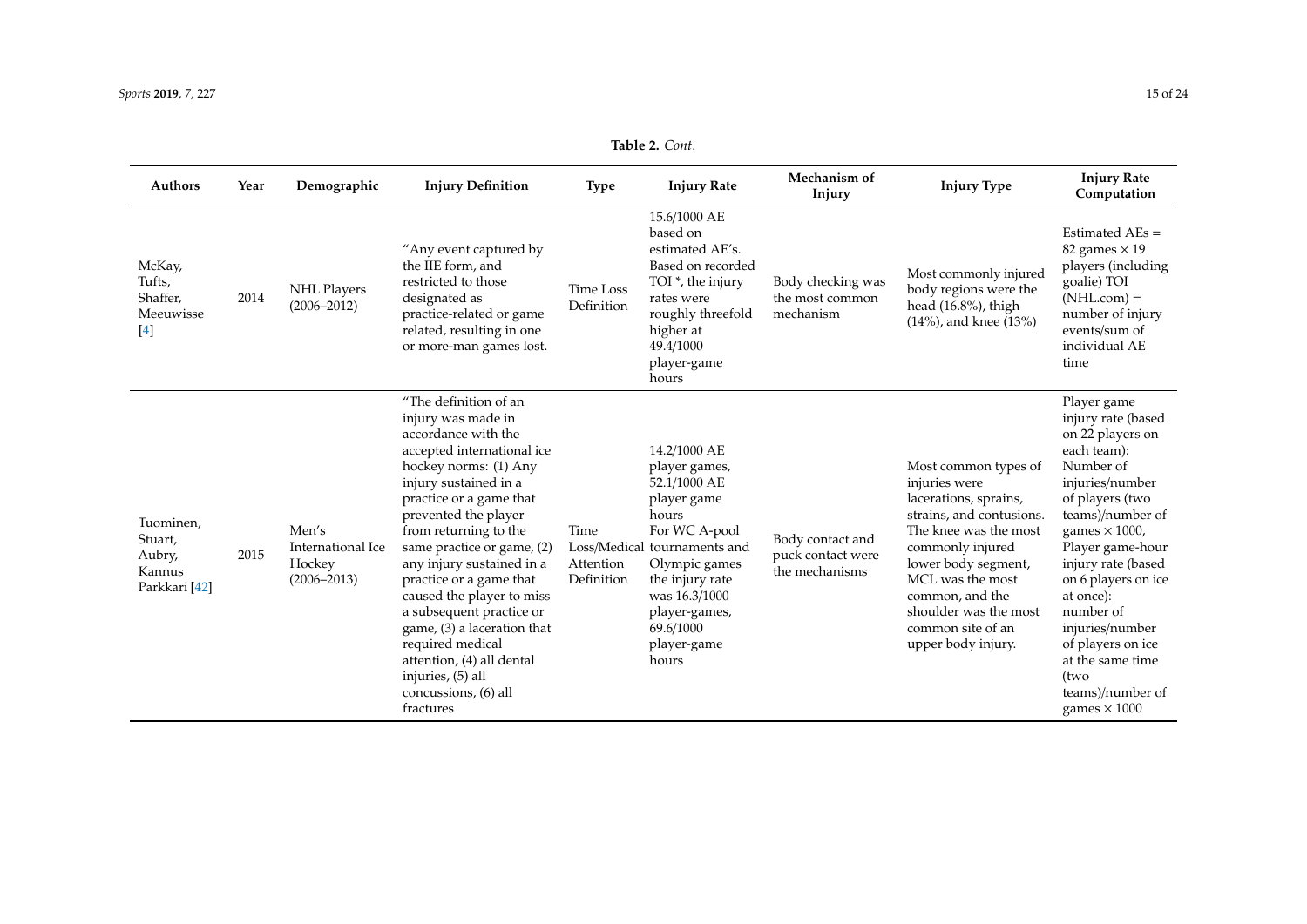| Authors                                                    | Year | Demographic                                                | <b>Injury Definition</b>                                                                                                                                                                                                                                                                                                                                                                                                                                                                                                | <b>Type</b>                                     | <b>Injury Rate</b>                                               | Mechanism of<br>Injury                                          | <b>Injury Type</b>                                                                                                                                                                             | <b>Injury Rate</b><br>Computation                                                                                                                                                                                                                                                                                                                                             |
|------------------------------------------------------------|------|------------------------------------------------------------|-------------------------------------------------------------------------------------------------------------------------------------------------------------------------------------------------------------------------------------------------------------------------------------------------------------------------------------------------------------------------------------------------------------------------------------------------------------------------------------------------------------------------|-------------------------------------------------|------------------------------------------------------------------|-----------------------------------------------------------------|------------------------------------------------------------------------------------------------------------------------------------------------------------------------------------------------|-------------------------------------------------------------------------------------------------------------------------------------------------------------------------------------------------------------------------------------------------------------------------------------------------------------------------------------------------------------------------------|
| Kerr et al.<br>[43]                                        | 2015 | <b>NCAA</b> Ice<br>Hockey                                  | Injuries were defined as<br>those that occurred in an<br>organized<br>NCAA-approved practice<br>or competition and<br>required medical<br>attention by a physician<br>or athletic trainer. An<br>athlete-exposure was<br>defined as one<br>student-athlete's<br>participation in one<br>practice or one<br>competition.                                                                                                                                                                                                 | Medical<br>Attention<br>Definition              | 9.5/1000 AE                                                      | N/A                                                             | Concussions.<br>contusions, fractures                                                                                                                                                          | Number of<br>Injuries/Number<br>of Athlete<br>Exposures                                                                                                                                                                                                                                                                                                                       |
| Tuominen,<br>Stuart,<br>Aubry,<br>Kannus,<br>Parkkari [22] | 2016 | World Junior<br><b>Hockey Players</b><br>(ages $18 - 20$ ) | "The definition of an<br>injury was made in<br>accordance with the<br>accepted international ice<br>hockey norms: (1) Any<br>injury sustained in a<br>practice or a game that<br>prevented the player<br>from returning to the<br>same practice or game, (2)<br>any injury sustained in a<br>practice or a game that<br>caused the player to miss<br>a subsequent practice or<br>game, (3) a laceration that<br>required medical<br>attention, (4) all dental<br>injuries, (5) all<br>concussions, (6) all<br>fractures | Time<br>Loss/Medical<br>Attention<br>Definition | 11/1000 AE<br>player-games,<br>39.8/1000<br>player-game<br>hours | Body checking 32%,<br>stick $13\%$ .<br>and puck contact<br>13% | The knee was the most<br>frequent site of lower<br>body injury in WJ and<br>U20 tournaments (33%),<br>MCL sprain was most<br>common, the shoulder<br>was the most common<br>upper body injury. | Player game<br>injury rate (based<br>on 20–22 players<br>on each team):<br>number of<br>injuries/number<br>of players (two<br>teams)/number of<br>games $\times$ 1000,<br>Player game-hour<br>injury rate (based<br>on 6 players on ice<br>at once): number<br>of injuries/number<br>of players on ice<br>at the same time<br>(two<br>teams)/number of<br>games $\times$ 1000 |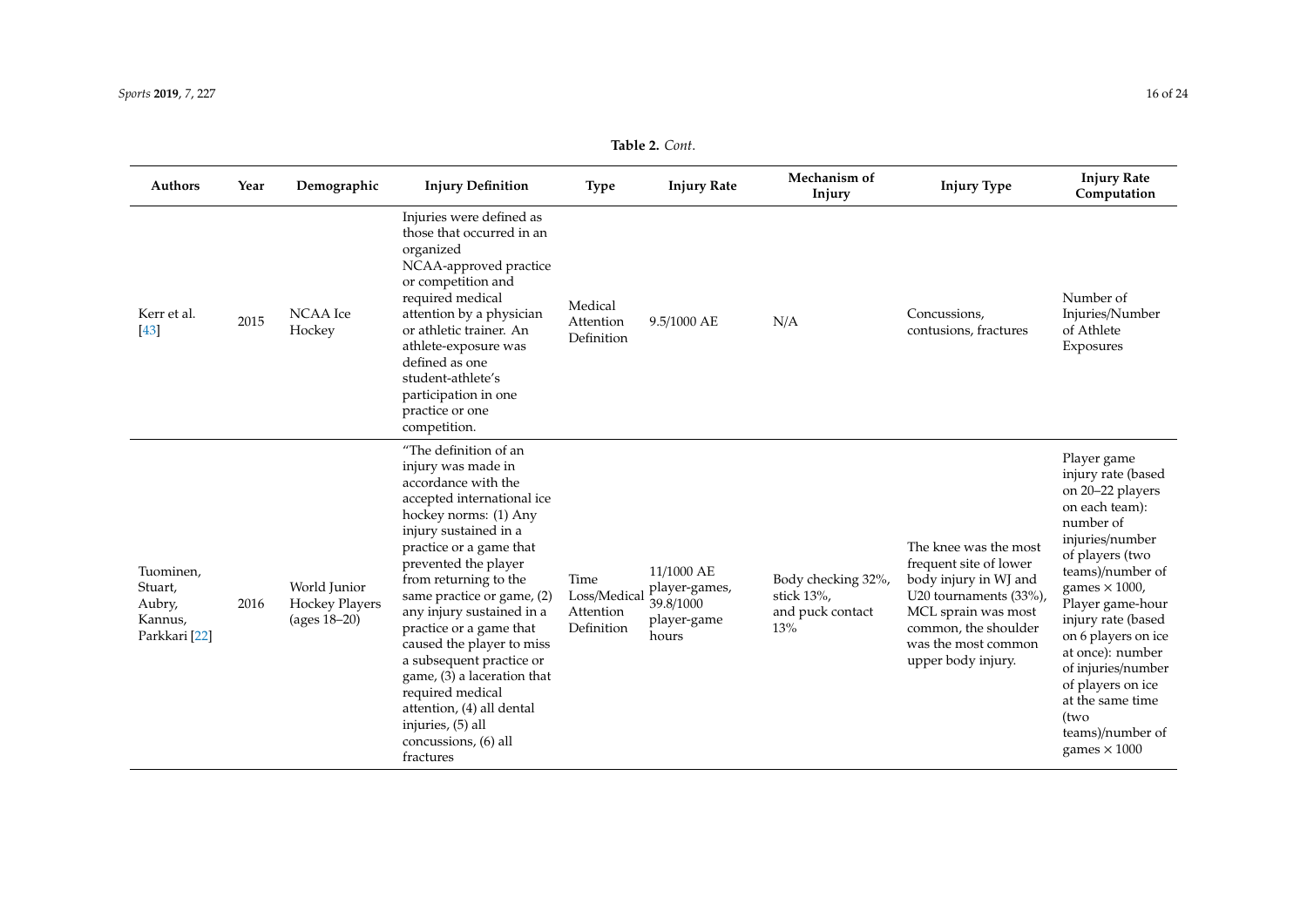#### *Sports* **2019**, *7*, 227 17 of 24

### **Table 2.** *Cont*.

| Authors                                                                                                                              | Year | Demographic                                                                      | <b>Injury Definition</b>                                                                                                                                                                                                                                                                                                                                                                                                                                                                                                                                                                                                                                                                                                                                                                                                          | <b>Type</b>                   | <b>Injury Rate</b>                            | Mechanism of<br>Injury | <b>Injury Type</b> | <b>Injury Rate</b><br>Computation           |
|--------------------------------------------------------------------------------------------------------------------------------------|------|----------------------------------------------------------------------------------|-----------------------------------------------------------------------------------------------------------------------------------------------------------------------------------------------------------------------------------------------------------------------------------------------------------------------------------------------------------------------------------------------------------------------------------------------------------------------------------------------------------------------------------------------------------------------------------------------------------------------------------------------------------------------------------------------------------------------------------------------------------------------------------------------------------------------------------|-------------------------------|-----------------------------------------------|------------------------|--------------------|---------------------------------------------|
| Lynall,<br>Mihalik,<br>Pierpoint,<br>Currie,<br>Knowles,<br>Wasserman,<br>Dompier,<br>Comstock,<br>Marshall,<br>Kerr <sup>[44]</sup> | 2018 | Collegiate<br>Men's and<br>Women's<br>Hockey<br>$(2004 - 2005,$<br>$2013 - 2014$ | "An injury that $(1)$<br>occurred as a result of<br>participation in an<br>organized practice or<br>competition; (2) required<br>medical attention by a<br>certified AT or physician;<br>and (3) resulted in<br>restriction of the<br>student-athlete's<br>participation for 1 or<br>more days beyond the<br>day of injury. Since the<br>2007-2008 academic year,<br>HS RIO has also captured<br>all concussions, fractures,<br>and dental injuries,<br>regardless of time loss."<br>"Beginning in the<br>2009-2010 academic year,<br>the NCAA-ISP also began<br>to monitor all<br>non-time-loss injuries. A<br>non-time-loss injury was<br>defined as any injury that<br>was evaluated or treated<br>(or both) by an AT or<br>physician but did not<br>result in restriction from<br>participation beyond the<br>day of injury." | Medical<br>Loss<br>Definition | Attention/TimCollegiate Men:<br>13.45/1000 AE | Collision              | Strains/Sprains    | Total<br>Injuries/Total<br>Athlete Exposure |

TOI \* = Time on Ice. \*\* = Author did not specify how injury rate was calculated.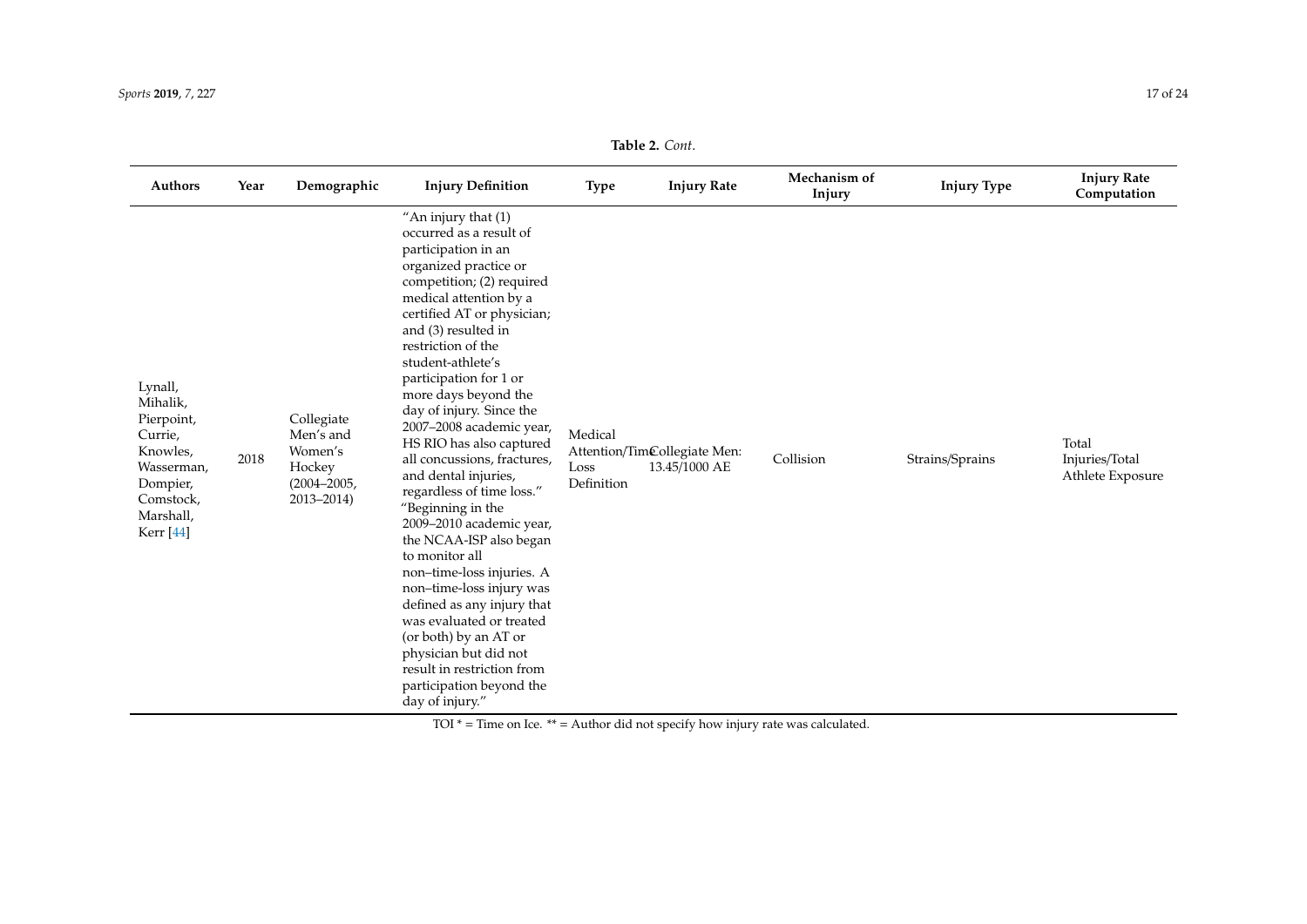The injury rates in practice are much lower than games. Practice rates range between 1.4/1000 player-practice hours for Swedish Elite hockey [\[30\]](#page-22-26) to 3.9/1000 player-practice hours for junior hockey [\[21\]](#page-21-19), versus game injury rates of 74.3/1000 player-game hours [\[38\]](#page-22-27) and 121/1000 player-game hours [\[34\]](#page-22-22), respectively. Although the injury rates are lower for practices, the number of hours spent in practices is several-fold greater than games, so the actual number of injuries is higher than indicated by the injury rate.

Several long-term studies have assessed patterns in injury rates over time. For example, injury rates in the Finnish Elite League have increased from the 1970s (54/1000 AE) to the 1990s (83/1000 AE) using the player-game hours exposure estimate [\[35\]](#page-22-28) (20 years). Overall game injury rates increased 1.8% annually over a seven-year period (2000–2007) in men's NCAA ice hockey using the player game estimate. Practice rates also increased 7.8% annually during this time [\[39\]](#page-22-29). In contrast, on average, injury rates have decreased between 2007 and 2013 in men's International Ice Hockey Federation World Championship tournaments [\[42\]](#page-22-30) (6-years). One Canadian Intercollegiate team also experienced decreases in injury rate over a six-year period from 11.3 to 8.30/1000 player games (1991–1996) [\[37\]](#page-22-31) (6-years).

There was a large variance in injury rates between studies. This large variance is a function of variability in the definitions for both injury and athlete exposure. As noted in previous papers, establishing consistent definitions of injury and athlete exposure are important first steps for objectifying injury risks in high caliber ice hockey [\[10](#page-21-8)[,45\]](#page-22-32).

#### *3.2. Injury Definition in Men's Elite Ice Hockey (Question #2)*

Probably the most important methodological factor affecting injury rate calculations is the definition of what constitutes an injury [\[45\]](#page-22-32). A review investigating the methods of data collection on injury surveillance identified three categories of injury definitions [\[45\]](#page-22-32). Category 1 defines injuries as all complaints regardless of time loss. All injuries are recorded, regardless of the severity or amount of time lost from competition. Category 2 defines injuries as events that require medical attention by a member of the medical staff. Therefore, according to this definition, a member of the medical staff, typically a team therapist or team doctor, must diagnose the injury. Finally, category 3 defines injuries as events that have a time loss element. Accordingly, an injury is only recorded if the athlete misses a team-related practice or competition. Individual studies typically fit into one, or more of these categories.

Our review identified 28 studies evaluating injuries in elite ice hockey. Early research investigating injury rates in the Swedish Elite League, and the Swedish National team used the time loss definition of injury (Category 3). As shown in Table [2,](#page-4-0) the majority of ice hockey injuries studies use either a time loss (Category 3) or medical attention definition (Category 2). None of the articles evaluating injuries in elite ice hockey used the all complaints definition (Category 1).

Our review found inconsistent definitions of a reportable injury in ice hockey research based on the time loss definition. In addition, the list of injuries has expanded over time. Facial lacerations were considered reportable injuries in 1991 [\[24\]](#page-22-2), while sutures, fractures, dislocations and subluxations were added in 1992 [\[23\]](#page-22-1). Concussions, dental and eye injuries were added in subsequent years [\[20](#page-21-18)[,21\]](#page-21-19), potentially increasing injury rates by expanding the list of injuries. In addition, illness may be counted as an injury, inflating the injury rates [\[23\]](#page-22-1).

The definition of injury based on medical attention (Category 2) has also been used to quantify competitive ice hockey injury rates [\[31](#page-22-33)[,34](#page-22-22)[,38\]](#page-22-27). However, this metric is often combined with the time loss component to result in a broader interpretation of injuries [\[20](#page-21-18)[–23](#page-22-1)[,35](#page-22-28)[,42\]](#page-22-30). For example, injuries such as concussions, dental injuries, lacerations and eye injuries are captured with medical attention by a team physician or athletic trainer, resulting in a more extensive list of ice hockey related injuries compared to definitions that did not include these injuries [\[45\]](#page-22-32). Of note, some studies have expanded their list to include illnesses and psychological complaints that are unrelated to injury [\[46\]](#page-23-0).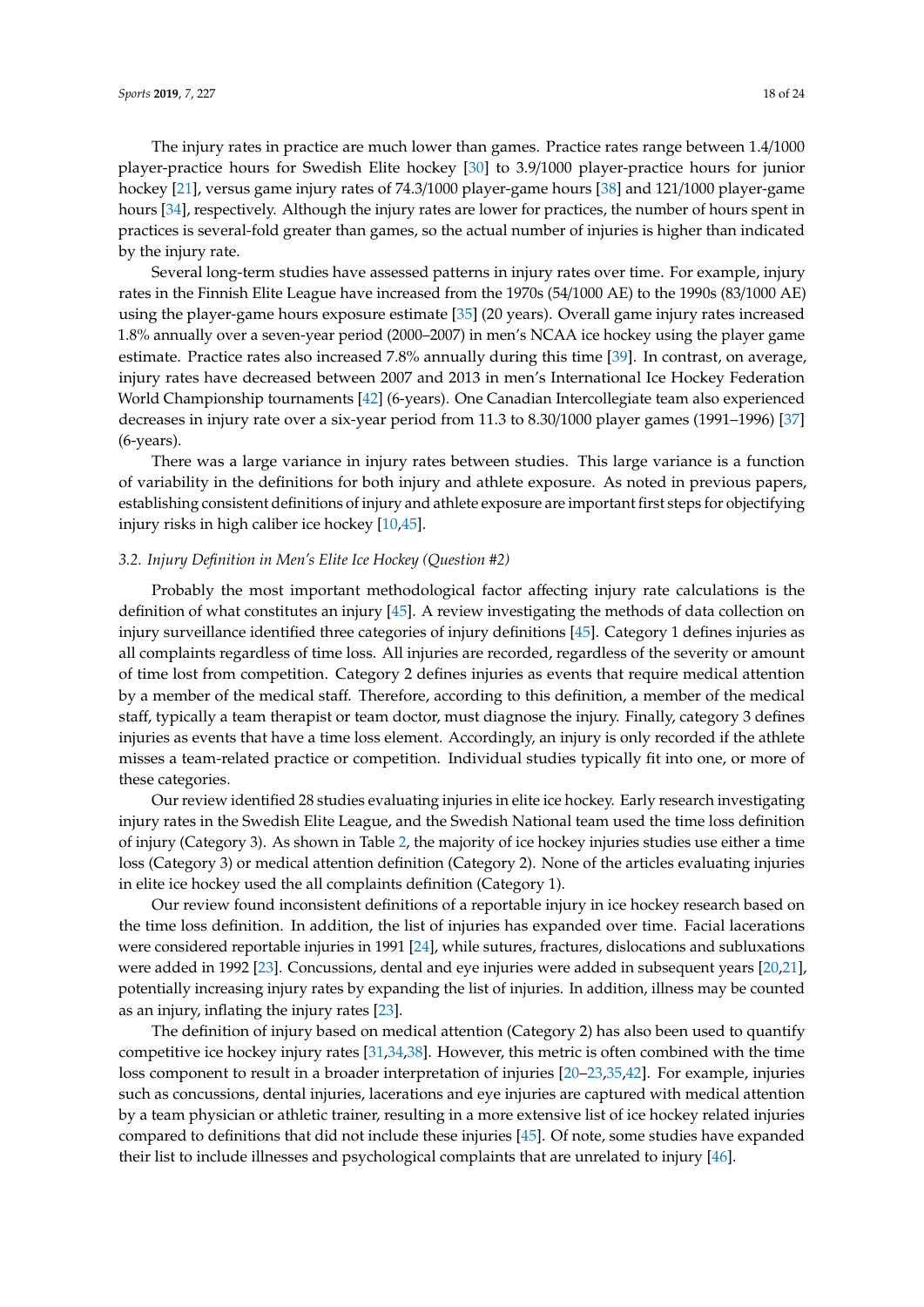The time loss definition (Category 3) is the easiest to use as it is easy to track time loss. However, it leads to the fewest reported incidents [\[45\]](#page-22-32) as it fails to capture the athletes that continue to train and play while injured [\[47\]](#page-23-1). Depending on the time of year, some injuries may be under reported as injured players continue to play throughout key time periods, such as playoffs. The medical attention definition (Category 2), though broader and encompassing a greater number of conditions, also has limitations. The subjective interpretation of what constitutes medical attention may lead to systemic bias [\[48\]](#page-23-2), and the types of injuries managed by the various practitioners may differ based on their qualifications and status [\[45\]](#page-22-32).

### *3.3. Athlete Exposure Metric in Men's Elite Ice Hockey (Question #3)*

Athlete exposure is the second component of injury rate. An athlete exposure is defined as one athlete participating in a practice or game in which there is a potential for athletic injury [\[49\]](#page-23-3). Injury rates are typically based on 1000 athlete exposures. These exposure rates can be quantified as injuries per 1000 game-hours (or injuries per 1000 games), injuries per 1000 practice-hours, or overall injuries per 1000 AEs (games and practices combined). Injury per 1000 player-game hours is based on a 60-min active game and is calculated as the number of injuries/number of players on the ice at the same time (6)/number of games × 1000. Many researchers use this method [\[18,](#page-21-16)[21,](#page-21-19)[24,](#page-22-2)[30,](#page-22-26)[31,](#page-22-33)[33,](#page-22-34)[34\]](#page-22-22). However, this exposure estimate is not used consistently among researchers. For example, several studies accounted for both teams when calculating athlete exposure (number of injuries/number of players on ice at the same time (two teams)/number of games × 1000 [\[22](#page-22-0)[,42\]](#page-22-30). In contrast, another study used a 20 person roster, including the back-up goaltender, to calculate athlete exposure per 1000 player-game hours [\[38\]](#page-22-27). This larger number of players will lead to a smaller injury rate.

Our review identified different nomenclatures pertaining to the athlete exposure metric, such as player-games and player-game hours [\[42\]](#page-22-30). The number of athletes used to quantify these exposure rates vary between studies, and are not consistently defined. For example, one researcher [\[42\]](#page-22-30) calculated player-game injury rates based on 22 players competing for each team in a game (i.e., 44 players) while another [\[30\]](#page-22-26) calculated player-game hours injury rates based on 6 players. This was based on the number of players on the ice at a time, and whether goaltenders were included. Other researchers have used roster averages over a set period of time [\[36,](#page-22-35)[37\]](#page-22-31), or a tournament [\[22](#page-22-0)[,42\]](#page-22-30) to calculate player-game injury rates.

Injury per 1000 games is the average number of injuries that one player experiences per 1000 games (number of injuries/total number of players (roster)/number of games  $\times$  1000 [\[20](#page-21-18)[,37\]](#page-22-31). Our review found different implementations of this approach as there was some research that counted both rosters when computing athlete exposure [\[42\]](#page-22-30). This has an effect on total estimated exposures and can lead to reduced injury rates. Finally, several articles did not fully describe whether they included both rosters or a single team roster when calculating athlete exposures [\[19,](#page-21-17)[23\]](#page-22-1), making it difficult to determine accurate injury rates.

In addition, we investigated the impact of calculating injury rate based on the actual time on ice (TOI) [\[4](#page-21-2)[,50\]](#page-23-4). Using the actual time on ice, injury rate was calculated as the number of injury events/sum of individual AE time as found on the player statistics page [\(www.nhl.com](www.nhl.com/stats/player)/stats/player). The time on ice was calculated based on the number of minutes and seconds that each individual played per game over the season. The difference between estimated athlete exposure (number of injuries/number of teams (30)/number of players on roster each game (19)/number of games (82)) and the TOI metric was large. As much as three times the amount of exposure was identified by estimating exposure rates. However, when comparing the time on ice metric to the estimated player game-hour metric, the differences were minimal. The player game-hour exposure (based on one hour per game rather than the actual amount of time that players spent on ice, which changes due to overtime periods and penalties) is similar to the time on ice calculations (14,676.2 h calculated as the sum of players' time on ice versus 14,760 h calculated as 30 teams  $\times$  82 games  $\times$  6 players) [\[4\]](#page-21-2).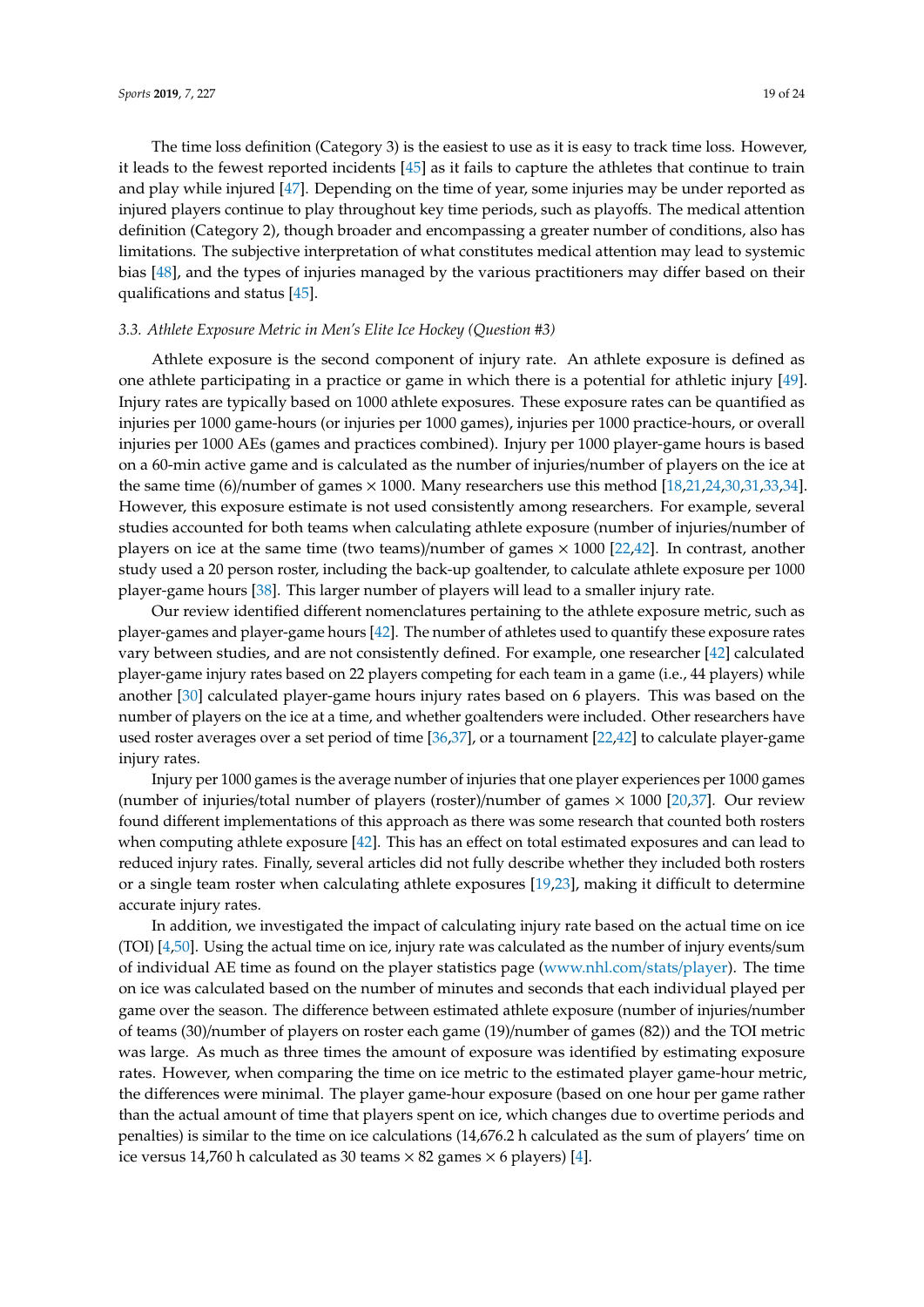Our review found that practice athlete exposure was calculated consistently in most studies. Injury per 1000 practice hours (number of injuries/number of practice hours/number of players on team  $\times$  1000) was the standard [\[21](#page-21-19)[,30](#page-22-26)[,33](#page-22-34)[,34\]](#page-22-22).

#### **4. Discussion**

Injury rates in men's elite ice hockey are higher in professional leagues such as the Swedish Elite League [\[31\]](#page-22-33) and Finnish National League [\[33\]](#page-22-34) than college hockey [\[19,](#page-21-17)[20,](#page-21-18)[23\]](#page-22-1). This may be due to the differing demands as professional players play more games in a season, and therefore may experience more overuse injuries. It may also be due to the athlete exposure estimation (player-game hours vs. player-games) used to calculate injury rate. Style of play and hockey rink dimensions are additional variables that may influence injury rate. Overall, we observed the trend that injury rates have increased over time in professional European leagues [\[35\]](#page-22-28) and college hockey [\[39\]](#page-22-29), while decreasing in men's international ice hockey [\[42\]](#page-22-30).

We observed a wide range of injury definitions. This affects both the reliability and comparability of injury surveillance research. There is currently a consensus-based injury definition in sports such as soccer and rugby [\[10,](#page-21-8)[11\]](#page-21-9); however, there is no consensus injury definition in ice hockey. We recommend that hockey forms a consensus injury definition as this will resolve an important issue that currently impedes hockey injury research. A consistent injury definition would create clarity as to which injury is considered a recordable event. We identified the International Ice Hockey Federation's (IIHF) definition of injury as the most appropriate as it only captures events that are sufficiently severe that they influence participation in practices or games. The IIHF's definition describes a reportable event as "any injury sustained in a practice or game that prevented the player from returning to the same practice or game; any injury sustained in a practice or game that caused the player to miss a subsequent practice or game; a laceration which required medical attention; all dental injuries; all concussions; all fractures" [\[42\]](#page-22-30). Although no single definition suits all needs, the time loss definition is the most common and easy to identify. It is considered reliable and allows for the comparison of data between teams, seasons and various leagues [\[45\]](#page-22-32). It is also used in other professional sports such as cricket and Australian football [\[51,](#page-23-5)[52\]](#page-23-6). The choice of definition should reflect the aims and goals of surveillance. With its consistency, ease of use, and comparability of published data [\[8\]](#page-21-6) among the most important variables, we feel the time-loss definition best meets the needs of injury surveillance in men's elite ice hockey. However, like all definitions there are limitations in choosing this metric. First, athletes often continue to compete in the presence of injury. Delaying treatment may lead to missed injuries. Finally, the threshold for time loss may depend on the time of season and how important the player is to team success [\[45\]](#page-22-32). Despite these drawbacks, we feel the strengths of the time-loss definition outweigh its limitations and that the IIHF's time-loss definition is warranted in elite men's ice hockey.

We also noted that athlete exposure estimations were inconsistent in the literature. The major confusion lies in how many participants are included in the injury rate calculation. Several researchers used player-game exposure based on the entire team, or average team roster (19 players) [\[20,](#page-21-18)[36,](#page-22-35)[37\]](#page-22-31), while others used player-game hour exposures based on 6 players [\[18,](#page-21-16)[21](#page-21-19)[,24](#page-22-2)[,30](#page-22-26)[,34\]](#page-22-22). This leads to difficulty in interpreting injury rates and comparing research. It was proposed that the gold standard in athlete exposure during games is time on ice. As much as three times the amount of exposure was accounted for by estimating exposure rates using the player-game approximation compared to time on ice. However, when comparing the time on ice metric to the estimated player game-hour metric (based on one hour per game, rather than the actual amount of time that players spent on ice) it appears that this difference is small [\[4\]](#page-21-2). Therefore, the simplest and easiest way to calculate athlete exposure is to use six players on the ice (player-game hours) unless position specific injury rate information is warranted. Using a consistent athlete exposure metric will increase intra- and inter-league injury rate reliability.

The majority of studies reviewed found that collision with other players is the leading mechanism of injury as well as contact with the boards, opponent's hockey sticks and hockey pucks [\[22,](#page-22-0)[35,](#page-22-28)[36\]](#page-22-35).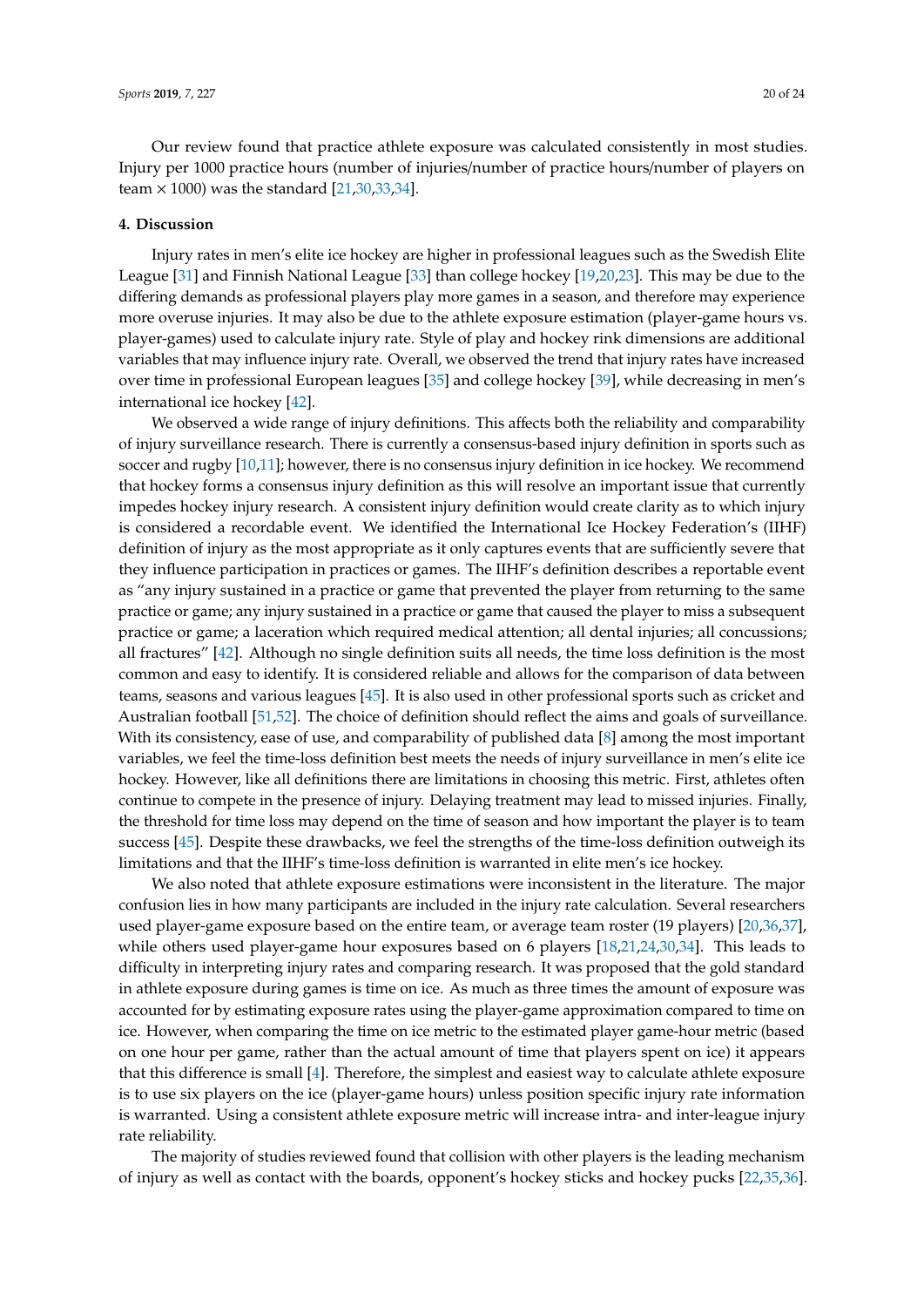This leads to an injury paradox: the goal of the sports performance specialist is to build bigger, faster, stronger, leaner, more powerful, robust players. However, these types of players also travel faster, and hit harder, elevating the risk of injury. This situation emphasizes the need for accurate injury surveillance methods as these may help reinforce rules and/or govern the addition of new rules enforcing safety for active players.

### *Limitations*

There are limitations to this study. There is a relative paucity of studies evaluating injury rates in men's elite ice hockey, and the definitions of injury and athlete exposures vary between studies. Accordingly, the reported injury rates differ between studies and are difficult to interpret. Two databases (PubMed and SPORTDiscus) were used to identify research papers that were relevant to injury definition, injury rates and athlete exposure in elite ice hockey. While these databases are an excellent source for research articles in sports, life sciences and biomedicine, supplemental databases may have identified additional research studies.

### **5. Conclusions**

In summary, this project represents the first integrative literature review investigating injury rates, injury definition and AE in men's elite ice hockey. The greatest opportunities for continued improvement lie in both consistency and comparability to refine, improve and streamline calculations of injury rate.

At the current moment, a uniform definition of injury is the most important step to better objectify injury data in ice hockey. A universal definition is required by sport governing bodies and researchers. Though each approach has its limitations, in order to compare exposure rates in both the intra- and inter-league, a workable, consistent definition is required. Specific responsibility should be given in terms of who will diagnose the injury if the definition is a time loss definition, a medical attention definition, or a combination. In addition, a detailed injury list is needed to clarify the definition of injury and whether specific injuries such as dental, concussions, and facial lacerations, are included.

Finally, disparate AE estimations diminish injury rates, which compromises research findings. Attendance rate in both practice and games (player-game hours based on 6 players per game and the full roster during practices) is the preferred method for calculating athlete exposure.

### *Further Research*

Investigating anatomical areas prone to injury is crucial for team performance staff such as athletic therapists, physical therapists and strength and conditioning specialists as it may guide rehabilitation initiatives, performance program design and athlete monitoring [\[53\]](#page-23-7). We observed that the lower extremities was the most common site of musculoskeletal injury.

Future research should clearly define injury rate measurements to provide doctors, therapists, and coaches with accurate information to streamline return to play initiatives. In this regard, our review has exposed gaps including the disparate definition of injury and the lack of a consistent athlete exposure metric.

**Author Contributions:** Study conceptualization, A.S.D.; methodology, A.S.D.; formal analysis, original draft preparation, A.S.D.; writing—review and editing, A.S.D., D.H. and J.P.D.; project administration, J.P.D.

**Funding:** This research received no external funding.

**Acknowledgments:** The authors thank David Lesauvage, Library Assistant, University of Western Ontario, Canada, for his contribution in refining a comprehensive search strategy for our review. The authors declare they have no competing interest. The study complied with the laws of the country of the authors' affiliation.

**Conflicts of Interest:** The authors declare no conflict of interest.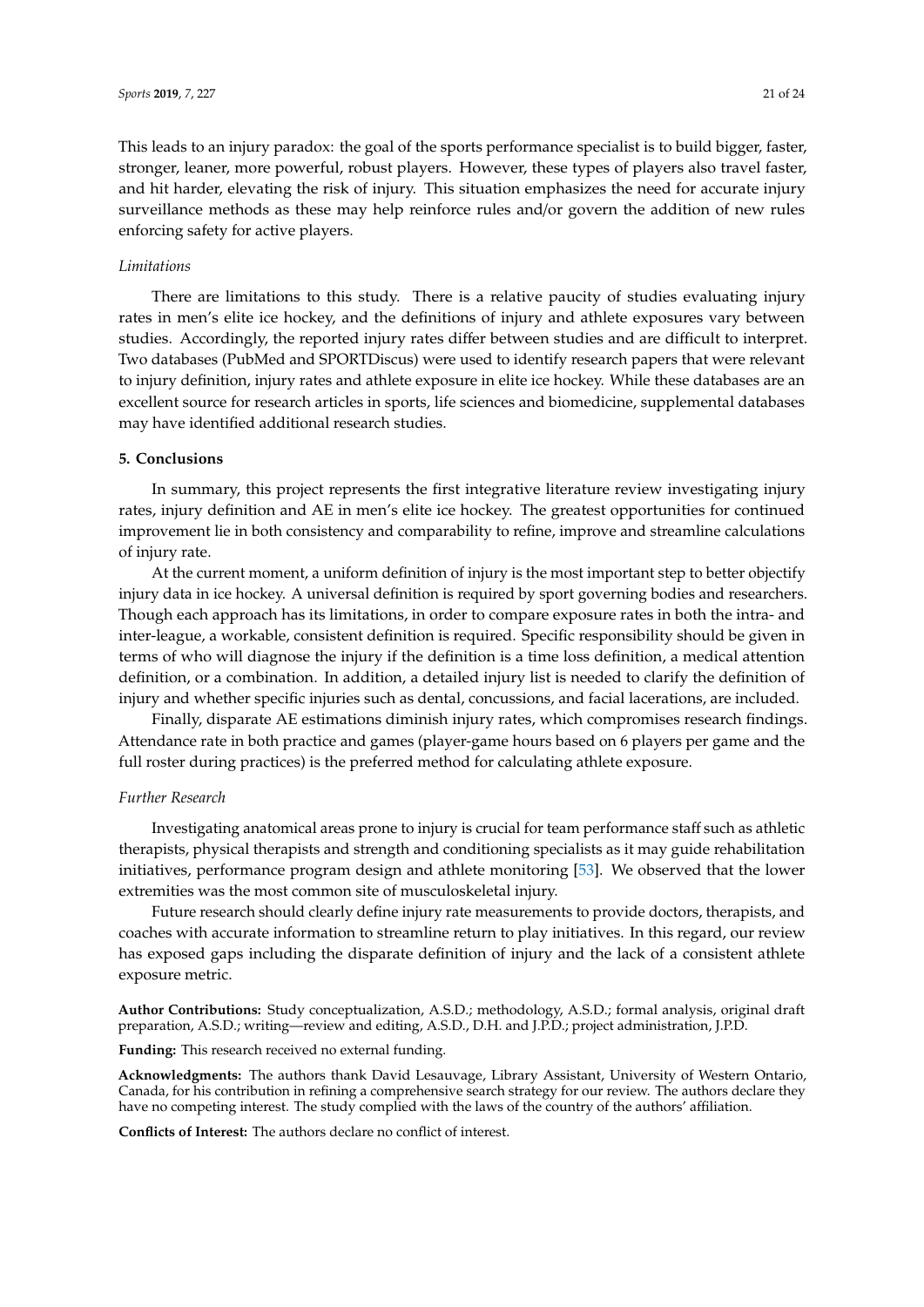### <span id="page-21-24"></span>**References**

- <span id="page-21-0"></span>1. Sim, F.H.; Simonet, W.T.; Melton, L.J., 3rd; Lehn, T.A. Ice hockey injuries. *Am. J. Sports Med.* **1987**, *15*, 30–40. [\[CrossRef\]](http://dx.doi.org/10.1177/036354658701500105) [\[PubMed\]](http://www.ncbi.nlm.nih.gov/pubmed/3812859)
- 2. Caputo, P.; Mattson, D.J. Recreational ice hockey injuries in adult non-checking leagues: A United States perspective. *J. Sports Sci. Med.* **2005**, *4*, 58–65. [\[PubMed\]](http://www.ncbi.nlm.nih.gov/pubmed/24431962)
- <span id="page-21-1"></span>3. Emery, C.A.; Kang, J.; Shrier, I.; Goulet, C.; Hagel, B.E.; Benson, B.W.; Nettel-Aguirre, A.; McAllister, J.R.; Hamilton, G.M.; Meeuwisse, W.H. Risk of injury associated with body checking among youth ice hockey players. *JAMA* **2010**, *303*, 2265–2272. [\[CrossRef\]](http://dx.doi.org/10.1001/jama.2010.755) [\[PubMed\]](http://www.ncbi.nlm.nih.gov/pubmed/20530780)
- <span id="page-21-2"></span>4. McKay, C.D.; Tufts, R.J.; Shaffer, B.; Meeuwisse, W.H. The epidemiology of professional ice hockey injuries: A prospective report of six NHL seasons. *Br. J. Sports Med.* **2014**, *48*, 57–62. [\[CrossRef\]](http://dx.doi.org/10.1136/bjsports-2013-092860) [\[PubMed\]](http://www.ncbi.nlm.nih.gov/pubmed/24334505)
- <span id="page-21-3"></span>5. Donaldson, L.; Li, B.; Cusimano, M.D. Economic burden of time lost due to injury in NHL hockey players. *Inj. Prev.* **2014**, *20*, 347–349. [\[CrossRef\]](http://dx.doi.org/10.1136/injuryprev-2013-041016) [\[PubMed\]](http://www.ncbi.nlm.nih.gov/pubmed/24446078)
- <span id="page-21-4"></span>6. Hodgson, L.; Gissane, C.; Gabbett, T.J.; King, D.A. For debate: Consensus injury definitions in team sports should focus on encompassing all injuries. *Clin. J. Sport Med.* **2007**, *17*, 188–191. [\[CrossRef\]](http://dx.doi.org/10.1097/JSM.0b013e3180547513)
- <span id="page-21-5"></span>7. Wennberg, R. Effect of ice surface size on collision rates and head impacts at the World Junior Hockey Championships, 2002 to 2004. *Clin. J. Sport Med.* **2005**, *15*, 67–72. [\[CrossRef\]](http://dx.doi.org/10.1097/01.jsm.0000152712.27968.fe)
- <span id="page-21-6"></span>8. Finch, C.F. An overview of some definitional issues for sports injury surveillance. *Sports Med.* **1997**, *24*, 157–163. [\[CrossRef\]](http://dx.doi.org/10.2165/00007256-199724030-00002)
- <span id="page-21-7"></span>9. Cropper, E.; Thorpe, C.M.; Roberts, S.; Twist, C. Injury Surveillance during a European Touch Rugby Championship. *Sports* **2019**, *7*, 71. [\[CrossRef\]](http://dx.doi.org/10.3390/sports7030071)
- <span id="page-21-8"></span>10. Fuller, C.W.; Ekstrand, J.; Junge, A.; Andersen, T.E.; Bahr, R.; Dvorak, J.; Hägglund, M.; McCrory, P.; Meeuwisse, W.H. Consensus statement on injury definitions and data collection procedures in studies of football (soccer) injuries. *Scand. J. Med. Sci. Sports* **2006**, *16*, 83–92. [\[CrossRef\]](http://dx.doi.org/10.1111/j.1600-0838.2006.00528.x)
- <span id="page-21-20"></span><span id="page-21-9"></span>11. Fuller, C.W.; Molloy, M.G.; Bagate, C.; Bahr, R.; Brooks, J.H.; Donson, H.; Kemp, S.P.; McCrory, P.; McIntosh, A.S.; Meeuwisse, W.H. Consensus statement on injury definitions and data collection procedures for studies of injuries in rugby union. *Br. J. Sports Med.* **2007**, *41*, 328–331. [\[CrossRef\]](http://dx.doi.org/10.1136/bjsm.2006.033282)
- <span id="page-21-23"></span><span id="page-21-10"></span>12. Ekstrand, J.; Karlsson, J. The risk for injury in football. There is a need for a consensus about definition of the injury and the design of studies. *Scand. J. Med. Sci. Sports* **2003**, *13*, 147–149. [\[CrossRef\]](http://dx.doi.org/10.1034/j.1600-0838.2003.00129.x)
- <span id="page-21-22"></span><span id="page-21-21"></span><span id="page-21-11"></span>13. Crowley, S.G.; Trofa, D.P.; Vosseller, J.T.; Gorroochurn, P.; Redler, L.H.; Schiu, B.; Popkin, C.A. Epidemiology of Foot and Ankle Injuries in National Collegiate Athletic Association Men's and Women's Ice Hockey. *Orthop. J. Sports Med.* **2019**, *7*, 2325967119865908. [\[CrossRef\]](http://dx.doi.org/10.1177/2325967119865908)
- <span id="page-21-12"></span>14. Comstock, R.; Currie, D.; Pierpoint, L. Convenience Sample Summary Report: National High School Sports-Related Injury Surveillance Study: 2008–2018 School Years. Available online: http://[www.ucdenver.edu](http://www.ucdenver.edu/academics/colleges/PublicHealth/research/ResearchProjects/piper/projects/RIO/Pages/Study-Reports.aspx)/academics/colleges/PublicHealth/research/ResearchProjects/piper/projects/ RIO/Pages/[Study-Reports.aspx](http://www.ucdenver.edu/academics/colleges/PublicHealth/research/ResearchProjects/piper/projects/RIO/Pages/Study-Reports.aspx) (accessed on 21 October 2019).
- <span id="page-21-13"></span>15. Emery, C.; Kang, J.; Shrier, I.; Goulet, C.; Hagel, B.; Benson, B.; Nettel-Aguirre, A.; McAllister, J.; Meeuwisse, W. Risk of injury associated with bodychecking experience among youth hockey players. *CMAJ* **2011**, *183*, 1249–1256. [\[CrossRef\]](http://dx.doi.org/10.1503/cmaj.101540)
- <span id="page-21-14"></span>16. Torraco, R.J. Writing integrative literature reviews: Using the past and present to explore the future. *Hum. Resour. Dev. Rev.* **2016**, *15*, 404–428. [\[CrossRef\]](http://dx.doi.org/10.1177/1534484316671606)
- <span id="page-21-15"></span>17. Falagas, M.E.; Pitsouni, E.I.; Malietzis, G.A.; Pappas, G. Comparison of PubMed, Scopus, web of science, and Google scholar: Strengths and weaknesses. *FASEB J.* **2008**, *22*, 338–342. [\[CrossRef\]](http://dx.doi.org/10.1096/fj.07-9492LSF)
- <span id="page-21-16"></span>18. Lorentzon, R.; Wedren, H.; Pietilä, T.; Gustavsson, B. Injuries in international ice hockey: A prospective, comparative study of injury incidence and injury types in international and Swedish elite ice hockey. *Am. J. Sports Med.* **1988**, *16*, 389–391. [\[CrossRef\]](http://dx.doi.org/10.1177/036354658801600414)
- <span id="page-21-17"></span>19. Flik, K.; Lyman, S.; Marx, R.G. American collegiate men's ice hockey: An analysis of injuries. *Am. J. Sports Med.* **2005**, *33*, 183–189. [\[CrossRef\]](http://dx.doi.org/10.1177/0363546504267349)
- <span id="page-21-18"></span>20. Pelletier, R.L.; Montelpare, W.J.; Stark, R.M. Intercollegiate ice hockey injuries: A case for uniform definitions and reports. *Am. J. Sports Med.* **1993**, *21*, 78–81. [\[CrossRef\]](http://dx.doi.org/10.1177/036354659302100114)
- <span id="page-21-19"></span>21. Stuart, M.J.; Smith, A. Injuries in junior A ice hockey: A three-year prospective study. *Am. J. Sports Med.* **1995**, *23*, 458–461. [\[CrossRef\]](http://dx.doi.org/10.1177/036354659502300415)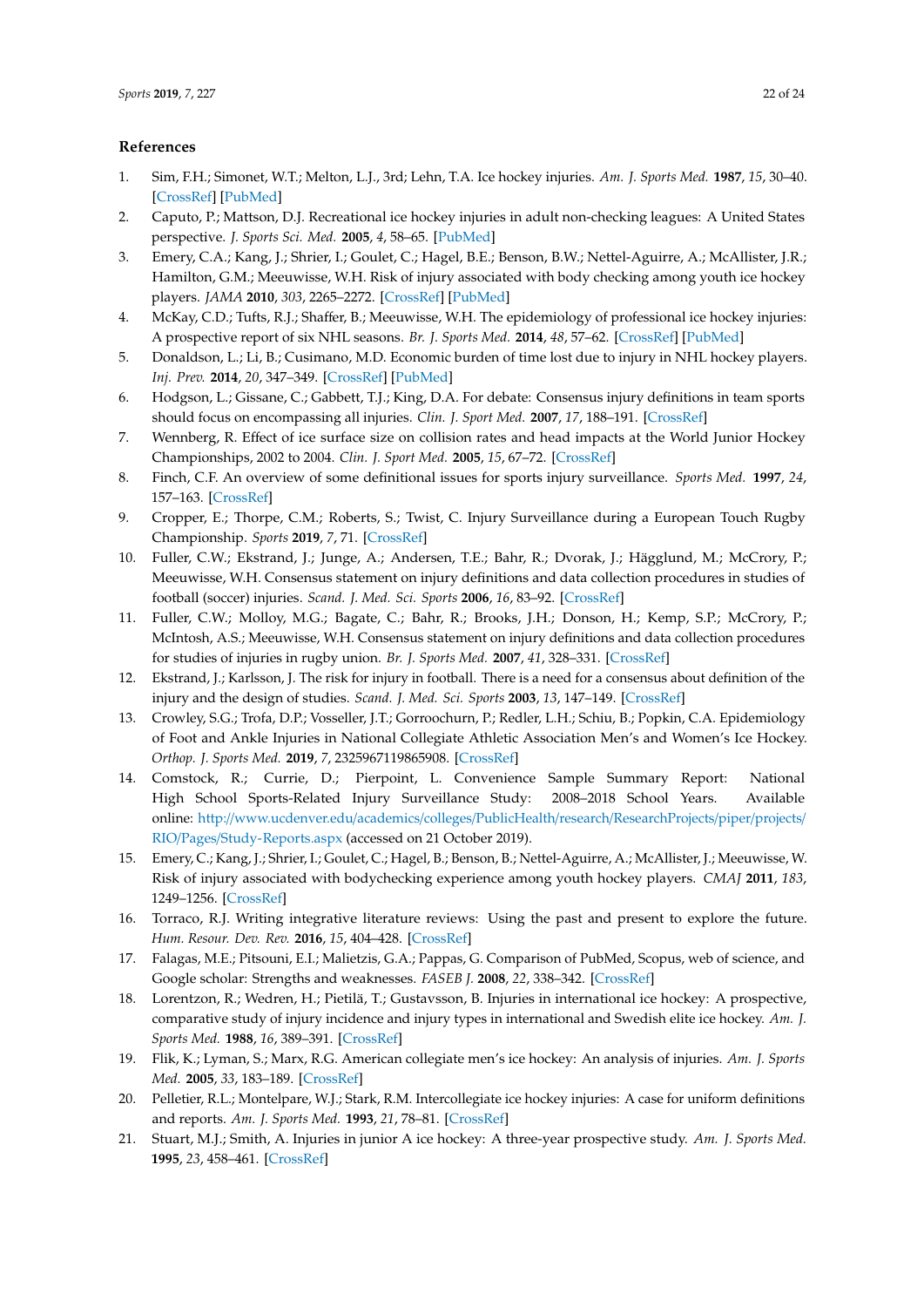- <span id="page-22-24"></span><span id="page-22-14"></span><span id="page-22-13"></span><span id="page-22-12"></span><span id="page-22-11"></span><span id="page-22-10"></span><span id="page-22-9"></span><span id="page-22-8"></span><span id="page-22-7"></span><span id="page-22-6"></span><span id="page-22-5"></span><span id="page-22-4"></span><span id="page-22-3"></span><span id="page-22-0"></span>22. Tuominen, M.; Stuart, M.J.; Aubry, M.; Kannus, P.; Parkkari, J. Injuries in world junior ice hockey championships between 2006 and 2015. *Br. J. Sports Med.* **2017**, *51*, 36–43. [\[CrossRef\]](http://dx.doi.org/10.1136/bjsports-2016-095992)
- <span id="page-22-15"></span><span id="page-22-1"></span>23. McKnight, C.M.; Ferrara, M.S.; Czerwinska, J.M. Intercollegiate ice hockey injuries: A three-year analysis. *J. Athl. Train.* **1992**, *27*, 338–343.
- <span id="page-22-16"></span><span id="page-22-2"></span>24. Tegner, Y.; Lorentzon, R. Ice hockey injuries: Incidence, nature and causes. *Br. J. Sports Med.* **1991**, *25*, 87–89. [\[CrossRef\]](http://dx.doi.org/10.1136/bjsm.25.2.87)
- 25. Hayes, D. Hockey injuries: How, why, where, and when? *Physician Sports Med.* **1975**, *3*, 61–65. [\[CrossRef\]](http://dx.doi.org/10.1080/00913847.1975.11948128)
- <span id="page-22-17"></span>26. Sutherland, G.W. Fire on ice. *Am. J. Sports Med.* **1976**, *4*, 264–269. [\[CrossRef\]](http://dx.doi.org/10.1177/036354657600400605)
- 27. Hayes, D. An injury profile for hockey. *Can. J. Appl. Sport Sci.* **1978**, *3*, 61–64.
- <span id="page-22-18"></span>28. Rielly, M. The nature and causes of hockey injuries: A five year study. *Athl. Train.* **1982**, *17*, 88–90.
- 29. Meeuwisse, W.H.; Fowler, P.J. Frequency and predictability of sports injuries in intercollegiate athletes. *Canad. J. Sport Sci.* **1988**, *13*, 35–42.
- <span id="page-22-26"></span><span id="page-22-19"></span>30. Lorentzon, R.; Wedrèn, H.; Pietilä, T. Incidence, nature, and causes of ice hockey injuries: A three-year prospective study of a Swedish elite ice hockey team. *Am. J. Sports Med.* **1988**, *16*, 392–396. [\[CrossRef\]](http://dx.doi.org/10.1177/036354658801600415)
- <span id="page-22-33"></span><span id="page-22-20"></span>31. Pettersson, M.; Lorentzon, R. Ice hockey injuries: A 4-year prospective study of a Swedish elite ice hockey team. *Br. J. Sports Med.* **1993**, *27*, 251–254. [\[CrossRef\]](http://dx.doi.org/10.1136/bjsm.27.4.251)
- <span id="page-22-21"></span>32. Cunningham, C.; Cunningham, S. Injury surveillance at a national multi-sport event. *Aust. J. Sci. Med. Sport* **1996**, *28*, 50–56. [\[PubMed\]](http://www.ncbi.nlm.nih.gov/pubmed/8836476)
- <span id="page-22-34"></span>33. Mölsä, J.; Airaksinen, O.; Näsman, O.; Torstila, I. Ice hockey injuries in Finland: A prospective epidemiologic study. *Am. J. Sports Med.* **1997**, *25*, 495–499. [\[CrossRef\]](http://dx.doi.org/10.1177/036354659702500412) [\[PubMed\]](http://www.ncbi.nlm.nih.gov/pubmed/9240983)
- <span id="page-22-22"></span>34. Pinto, M.; Kuhn, J.E.; Greenfield, M.; Hawkins, R.J. Prospective analysis of ice hockey injuries at the junior A level over the course of one season. *Clin. J. Sport Med.* **1999**, *9*, 70–74. [\[CrossRef\]](http://dx.doi.org/10.1097/00042752-199904000-00005) [\[PubMed\]](http://www.ncbi.nlm.nih.gov/pubmed/10442620)
- <span id="page-22-28"></span><span id="page-22-23"></span>35. Mölsä, J.; Kujala, U.; Näsman, O.; Lehtipuu, T.-P.; Airaksinen, O. Injury profile in ice hockey from the 1970s through the 1990s in Finland. *Am. J. Sports Med.* **2000**, *28*, 322–327. [\[CrossRef\]](http://dx.doi.org/10.1177/03635465000280030701)
- <span id="page-22-35"></span><span id="page-22-25"></span>36. Agel, J.; Dompier, T.P.; Dick, R.; Marshall, S.W. Descriptive epidemiology of collegiate men's ice hockey injuries: National Collegiate Athletic Association Injury Surveillance System, 1988–1989 through 2003–2004. *J. Athl. Train.* **2007**, *42*, 241–248.
- <span id="page-22-31"></span>37. Rishiraj, N.; Lloyd-Smith, R.; Lorenz, T.; Niven, B.; Michel, M. University men's ice hockey: Rates and risk of injuries over 6-years. *J. Sports Med. Phys. Fitness* **2009**, *49*, 159–166.
- <span id="page-22-27"></span>38. Kuzuhara, K.; Shimamoto, H.; Mase, Y. Ice hockey injuries in a Japanese elite team: A 3-year prospective study. *J. Athl. Train.* **2009**, *44*, 208–214. [\[CrossRef\]](http://dx.doi.org/10.4085/1062-6050-44.2.208)
- <span id="page-22-29"></span>39. Agel, J.; Harvey, E.J. A 7-year review of men's and women's ice hockey injuries in the NCAA. *Can. J. Surg.* **2010**, *53*, 319–323.
- 40. Engebretsen, L.; Steffen, K.; Alonso, J.M.; Aubry, M.; Dvorak, J.; Junge, A.; Meeuwisse, W.; Mountjoy, M.; Renstrom, P.; Wilkinson, M. Sports injuries and illnesses during the Winter Olympic Games 2010. *Br. J. Sports Med.* **2010**, *44*, 772–780. [\[CrossRef\]](http://dx.doi.org/10.1136/bjsm.2010.076992)
- 41. Kerr, Z.Y.; Dompier, T.P.; Snook, E.M.; Marshall, S.W.; Klossner, D.; Hainline, B.; Corlette, J. National Collegiate Athletic Association Injury Surveillance System: Review of methods for 2004–2005 through 2013–2014 data collection. *J. Athl. Train.* **2014**, *49*, 552–560. [\[CrossRef\]](http://dx.doi.org/10.4085/1062-6050-49.3.58)
- <span id="page-22-30"></span>42. Tuominen, M.; Stuart, M.J.; Aubry, M.; Kannus, P.; Parkkari, J. Injuries in men's international ice hockey: A 7-year study of the International Ice Hockey Federation Adult World Championship Tournaments and Olympic Winter Games. *Br. J. Sports Med.* **2015**, *49*, 30–36. [\[CrossRef\]](http://dx.doi.org/10.1136/bjsports-2014-093688)
- 43. Kerr, Z.Y.; Marshall, S.W.; Dompier, T.P.; Corlette, J.; Klossner, D.A.; Gilchrist, J. College Sports-Related Injuries—United States, 2009–10 Through 2013-14 Academic Years. *MMWR Morb. Mortal. Wkly. Rep.* **2015**, *64*, 1330–1336. [\[CrossRef\]](http://dx.doi.org/10.15585/mmwr.mm6448a2)
- 44. Lynall, R.C.; Mihalik, J.P.; Pierpoint, L.A.; Currie, D.W.; Knowles, S.B.; Wasserman, E.B.; Dompier, T.P.; Comstock, R.D.; Marshall, S.W.; Kerr, Z.Y. The First Decade of Web-Based Sports Injury Surveillance: Descriptive Epidemiology of Injuries in US High School Boys' Ice Hockey (2008–2009 Through 2013–2014) and National Collegiate Athletic Association Men's and Women's Ice Hockey (2004–2005 Through 2013–2014). *J. Athl. Train.* **2018**, *53*, 1129–1142.
- <span id="page-22-32"></span>45. Clarsen, B.; Bahr, R. Matching the choice of injury/illness definition to study setting, purpose and design: One size does not fit all! *Br. J. Sports Med.* **2014**, *48*, 510–512. [\[CrossRef\]](http://dx.doi.org/10.1136/bjsports-2013-093297)